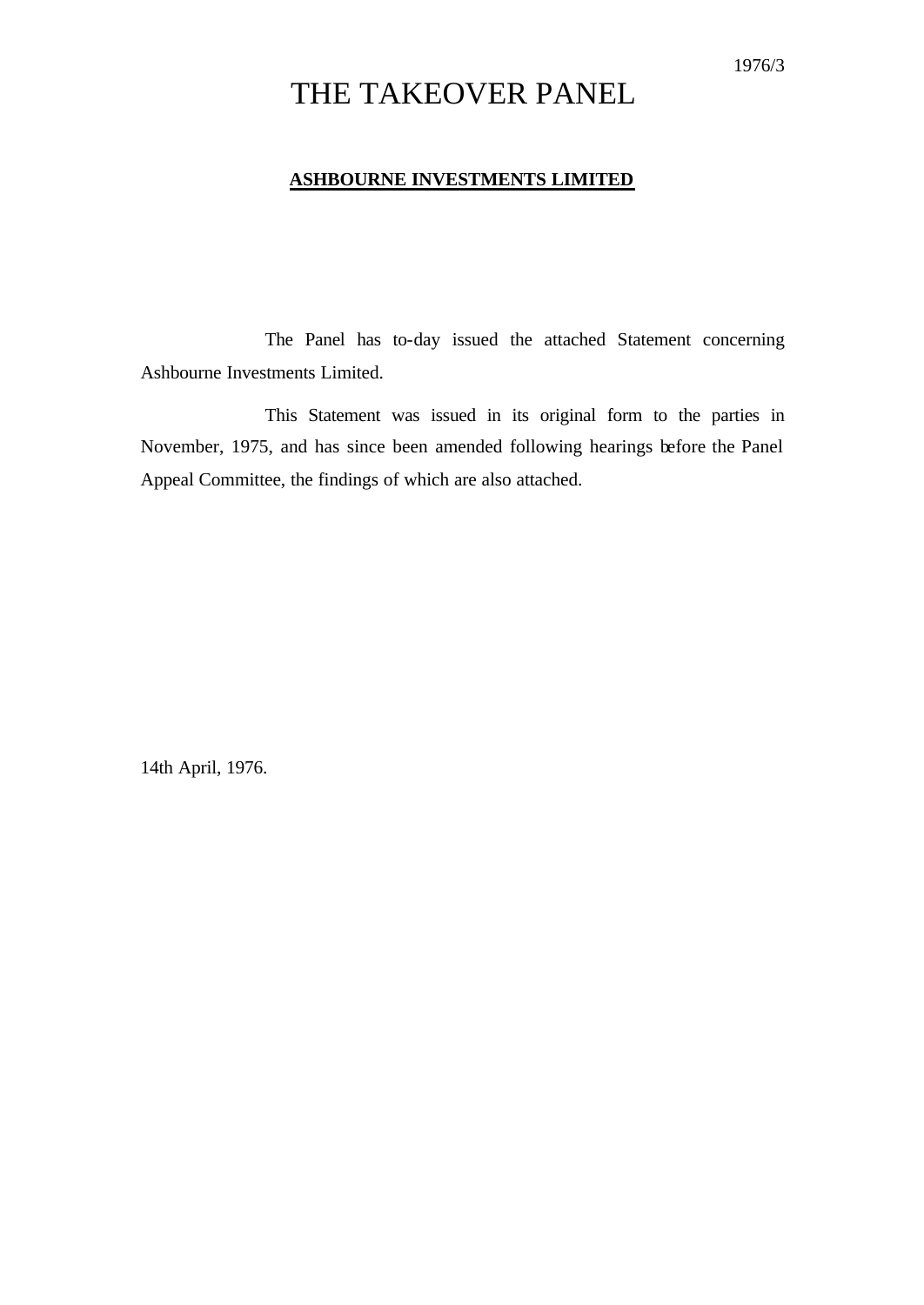# **PANEL ON TAKE-OVERS AND MERGERS P.O. Box No. 226 The Stock Exchange Building London EC2P 2JX Telephone 01-601 4848**

# **APPEAL COMMITTEE STATEMENT ASHBOURNE INVESTMENTS LIMITED**

Mr. Glazer appealed against a Statement of the Panel dated 14th November, 1975. We have listened with care to the observations made on his behalf and considered them thoroughly. On the appeal we had an advantage which the Panel had not had of seeing Mr. Glazer before us personally and he added some observations to those of his representatives. The Director General informed us on the Appeal that he accepted that Mr. Glazer had behaved in the Ashbourne case with entire propriety. There was no indication of any desire to flout the Panel or the Code. He had made every reasonable attempt to make funds available to further the bid. There was no attack on his personal integrity. Nevertheless, there was a breach of the Code. In the result, we have amended the Statement in some particulars. Those alterations are embodied in the copy Statement attached.

24th March, 1976.

The Right Hon. Lord Pearce, QC The Right Hon. Lord Remnant

Sir Peter Menzies I.J. Fraser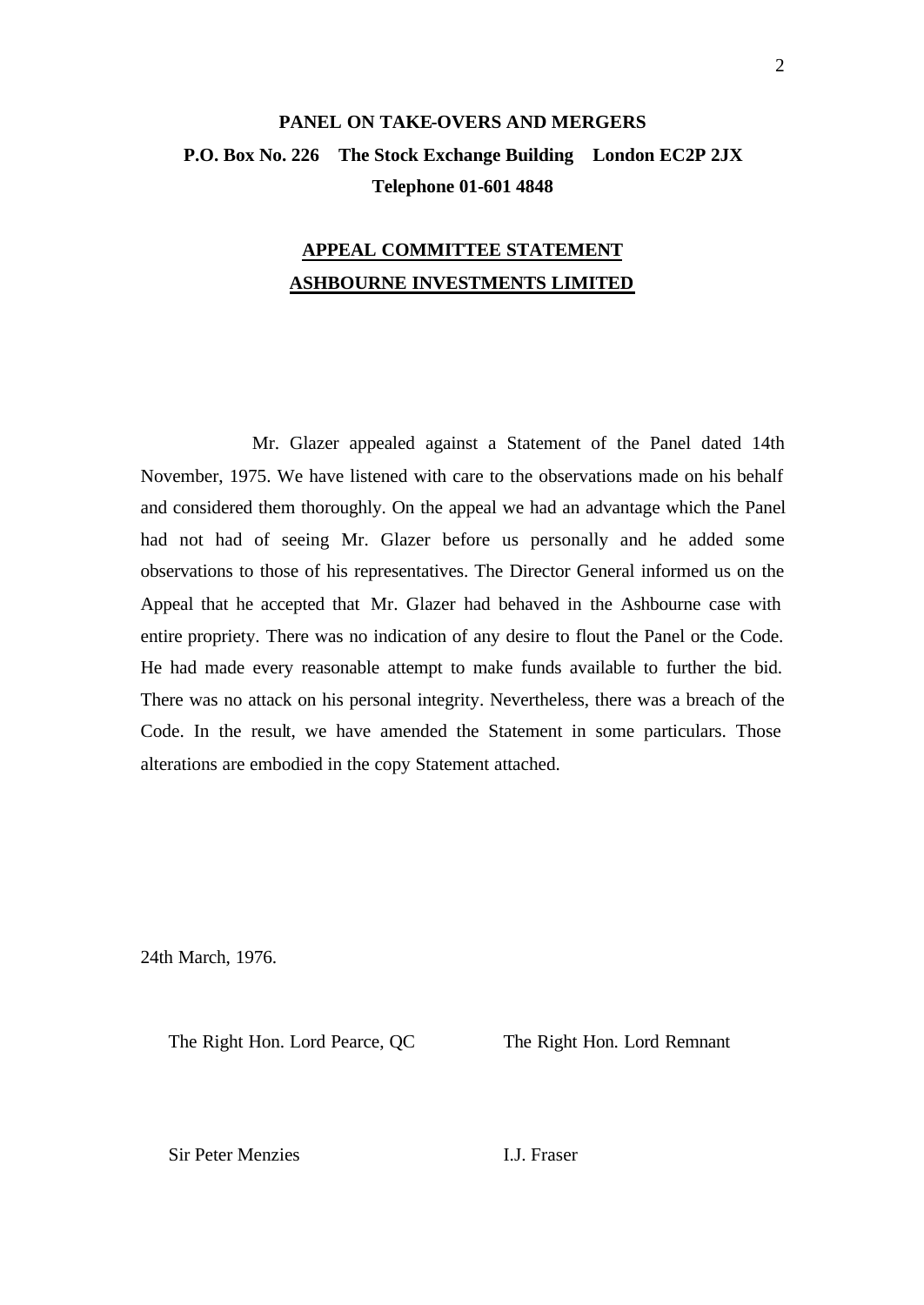# **PANEL ON TAKE-OVERS AND MERGERS P.O. Box No. 226 The Stock Exchange Building London EC2P 2JX**

### **Telephone 01-601 4848**

#### **STATEMENT**

# **ASHBOURNE INVESTMENTS LIMITED ("ASHBOURNE")**

This case has occupied the attention of the City Panel for almost two years and is a most unsatisfactory one. The Panel is of course as powerless as the late King Canute to stem the tides of general economic recession and the insolvencies which have overtaken certain of those concerned in the case. The case illustrates, however, the fact that the Panel's effectiveness and the degree of support it may expect as a voluntary body are related to the extent to which it is dealing with persons who are willing to comply with a voluntary system and who wish to have continuing access to the facilities of the City. This qualification on the voluntary nature of the Panel's jurisdiction is only rarely of practical importance, and is, in the Panel's view, far outweighed by the advantages which the Panel possesses as an informal nonstatutory body.

Of the two companie s and one individual who in 1973 embarked upon a take-over operation in the present case both companies have, at their own request, had their Stock Exchange quotations suspended; one company is in liquidation and the directors of the other are proposing a capital reconstruction as an alternative to liquidation. The individual is a South African who has been unable to obtain the permission necessary to allow him to discharge the obligations which in the opinion of the Panel he has incurred under the City Code, but which he denies. Furthermore, one of the main backers is in liquidation.

Nonetheless, the City Panel considers that it is useful to examine at some length both the salient features of the case and the principles applicable to it under the Code so as to explain the rulings which the Panel now makes and also to give guidance for the future.

#### The Parties

Ashbourne is a financial and industrial holding company whose shares were listed on The Stock Exchange until that listing was suspended, at its own request, on 4th April, 1974. One of its subsidiaries is a small merchant bank called E.S. Schwab & Co. Limited ("Schwab"). At all relevant times, there have been in issue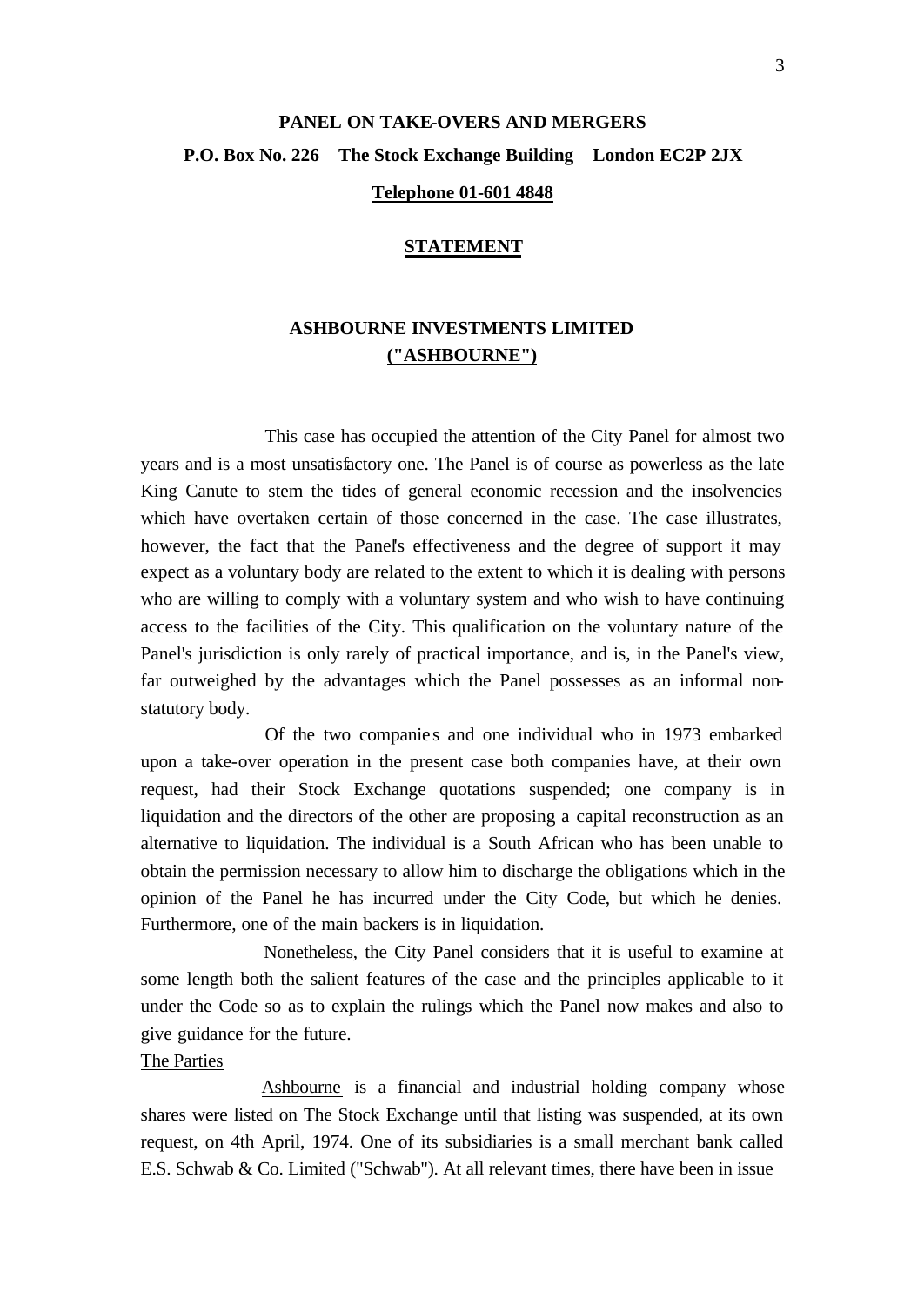8,790,673 ordinary shares of 25p each and £1,247,004 of 7% Convertible Unsecured Loan Stock, 1984 ("The Loan Stock").

Crest International Securities Limited ("Crest") is also a public company whose listing was suspended on 4th April, 1974. Its Chairman is Mr. Lionel I. Casper who has claimed effective control of the company, and has acted as its spokesman before the Panel.

Corporate Guarantee Trust Limited ("Corporate") is a public company whose listing was also suspended on 4th April, 1974. It was controlled by Mr. Stephen J. Barry and Mr. Stephen H. Ross and their family interests. Corporate is now in liquidation.

Both Crest and Corporate had modest banking interests.

Mr. Bernard Glazer is a South African resident who has been described as one of the major individual owners of property in South Africa. He has invested in the London market, sometimes as an investment client of Mr. Casper or his companies, he and Mr. Casper having known each other for some years.

Mr. William Stern is a financier who conducted many of his activities through various private and family companies. The only private company of Mr. Stern's which plays any important part in the present case is Wilstar Securities Limited ("Wilstar"), now in liquidation.

Finally, Brandts Limited, merchant bankers (formerly called "Wm. Brandt's Sons & Co. Limited"), became involved, in more than one way, in the course of acting for certain of the parties.

#### The Background

The somewhat tangled operation commenced in the latter part of 1973 when a group, the members of which were afterwards to be described as "the Consortium", acquired positions in the share capital of Ashbourne through various purchases.

Before the announcement of an offer for Ashbourne was made on 6th December, 1973, Mr. Casper and Mr. Glazer set out their intentions clearly in a written Heads of Agreement dated the 8th November, 1973 drafted by lawyers in South Africa, but which was only communicated to the Panel at a late stage in its enquiries. Mr. Glazer has informed the Panel that this agreement "fell away" or became "obsolete" soon after its signature. However, as late as 6th February, 1974, Mr. Glazer, in commenting on new proposals put to him by Mr. Casper in a letter of 31st January, 1974 wrote to Mr. Casper to say "It seems to me on reading the letter, that the whole basis of our deal, as recorded in the Agreement drawn in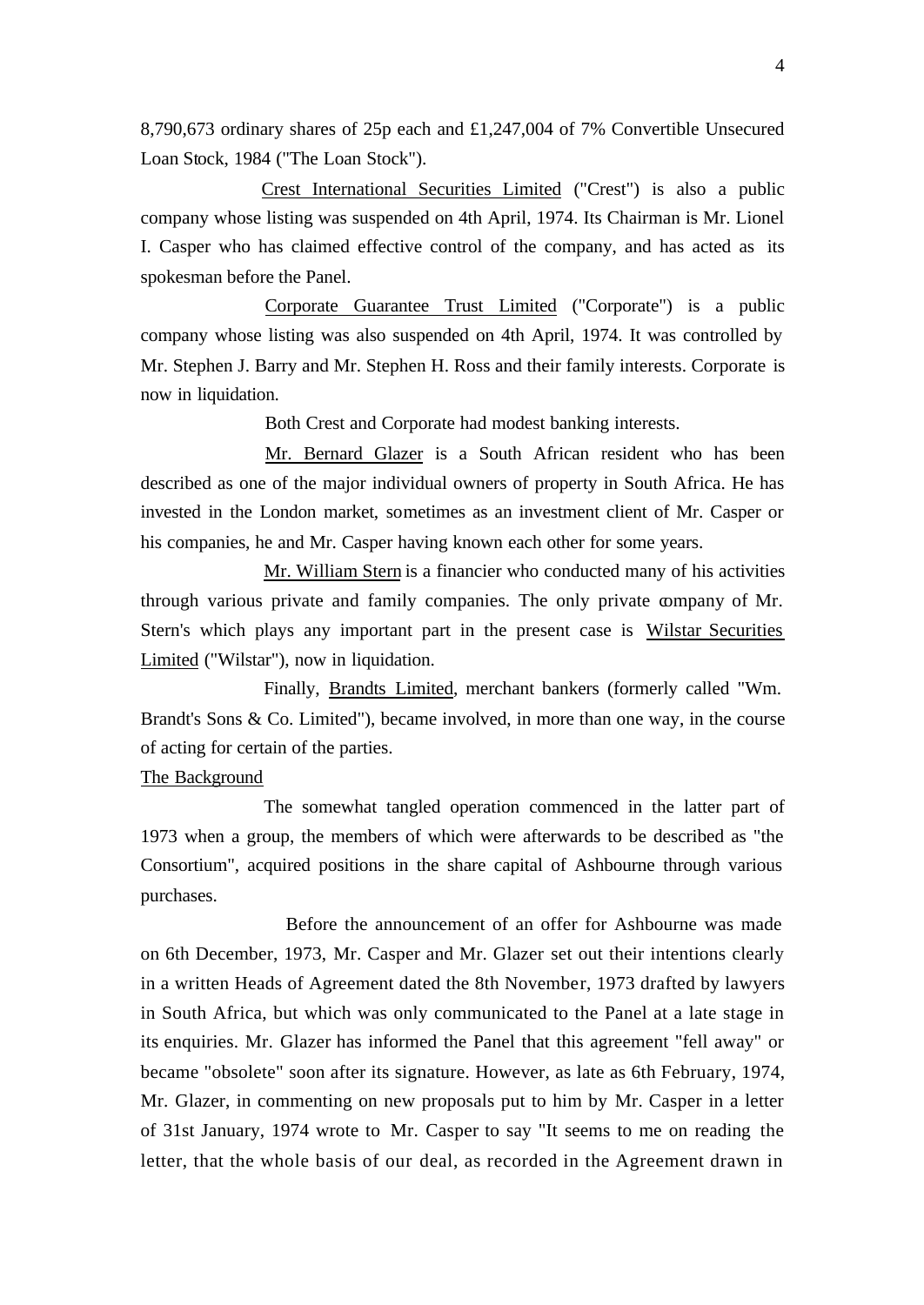Johannesburg, appears to be changed . . . . I think it will be impossible for me to agree to a final arrangement until . . . . I come over to London, which I hope will be on the 23rd inst.". The Panel is, however, satisfied that the Heads of Agreement indicate the nature of Mr. Glazer's involvement and the underlying objectives at the time when the scheme to obtain control of Ashbourne was put into operation. Mr. Casper entered into the Heads of Agreement in a personal capacity but undertook to procure the compliance by Crest and Corporate with those obligations which affected them.

In the Agreement, Mr. Casper represented that Crest and Corporate held approximately 24% of the issued share capital of Ashbourne. Under its terms, the parties intended that a bid should be made for the whole of Ashbourne and that arrangements would be made for Mr. Glazer to have a holding of 28% of Ashbourne. A voting pool would then be set up to cover Crest and Corporate's 24% of Ashbourne and Mr. Glazer's 28%. Under the pool, the whole of this 52% of Ashbourne would be voted in the manner directed by Mr. Glazer. When control was acquired the pool would be used to ensure that the Board of Ashbourne should consist of three directors nominated by Mr. Glazer, and three nominated by Crest and Corporate jointly. There would also be an independent Chairman acceptable to Mr. Glazer, Corporate and Crest.

Mr. Glazer may not have realised that this degree of involvement made him a member of the Consortium, referred to in the announcement of 6th December, 1973. The Panel concludes, for reasons given later, that he is and always has been a member of that Consortium.

The Panel has been informed that neither Crest nor Corporate had sufficient cash available to make a bid. In order therefore to secure the necessary cash, without which the operation which had been agreed upon could not be carried through, an approach was first made to Mr. Stern, a friend of Mr. Casper, who agreed to make substantial finance available through Wilstar. Mr. Stern in turn introduced the parties to Brandts who had previously acted for him and who as a result became the financial advisers to the Consortium in the present case and agreed to provide substantial financial support for the bid announced on 6th December, 1973. Under the financial arrangements which resulted, neither Crest nor Corporate were to acquire any Ashbourne shares tendered in response to the offer.

#### The Announcement in December, 1973

On 6th December, 973, a statement was released to the press by Brandts from which the following is an extract: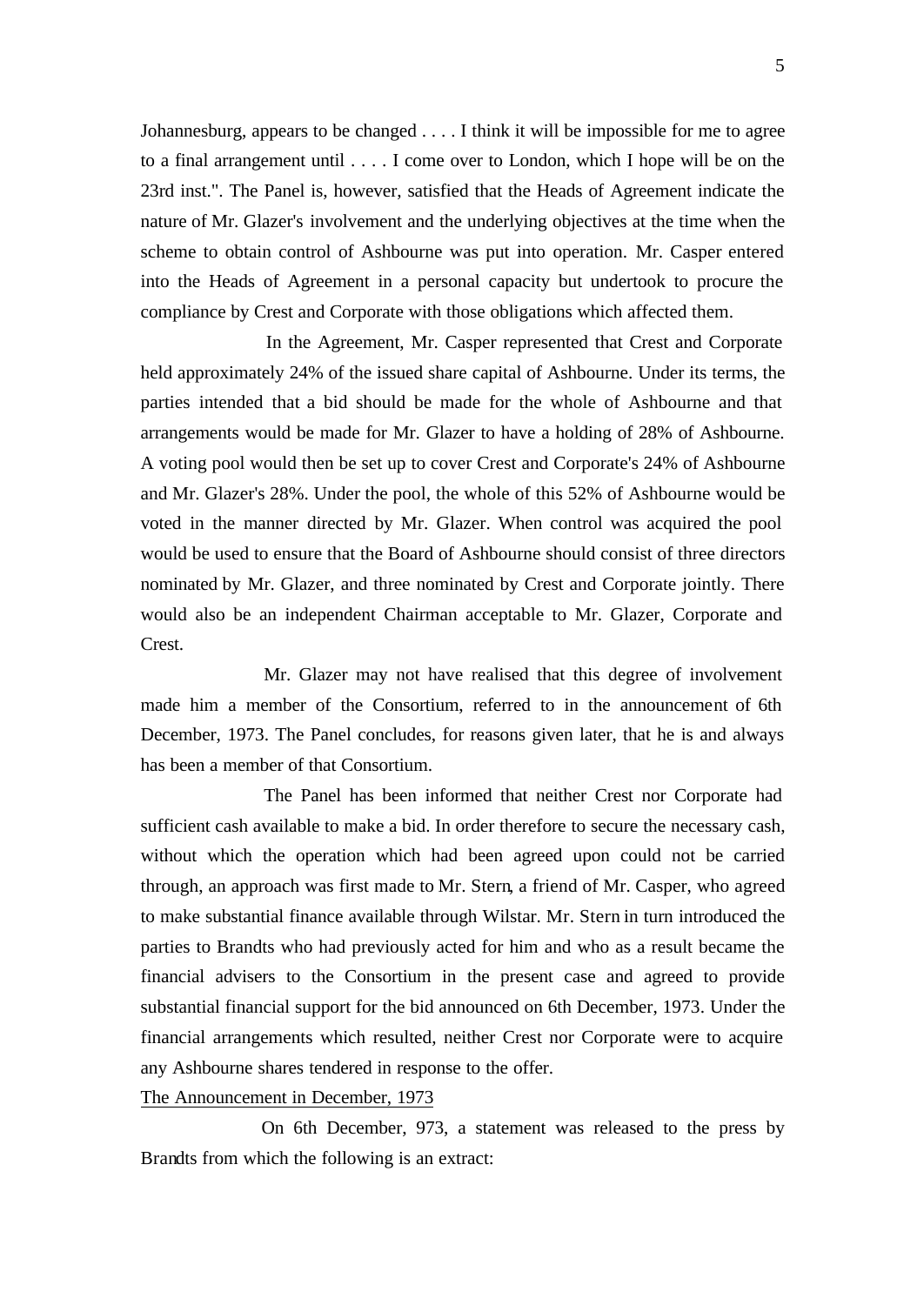"Crest International Securities Limited, Corporate Guarantee Trust Limited and their associates ("the Consortium") announce that they have to-day acquired 1,748,122 ordinary shares of 25p each in Ashbourne Investments Limited from certain Directors of that Company and their associates at a price of 46p per share. These shares, when added to the 2,044,977 shares already held, result in the Consortium now holding 43.15% of the Ordinary Share Capital of Ashbourne.

Accordingly, Wm. Brandt's Sons & Co. Limited on behalf of the Consortium will be making an unconditional cash offer under the terms of the City Code on Take-overs and Mergers for the balance of the Ordinary Share Capital at 46p per share. An offer of £70.77 in cash for each £100 nominal of 7% Convertible Unsecured Loan Stock 1984 of Ashbourne ("the Loan Stock") will also be made on behalf of the Consortium. This is equivalent to the entitlement of Stockholders on conversion of their Loan Stock into Ordinary Shares and acceptance of the Offer".

A copy of the complete statement is attached as Appendix 1.

The purchase referred to in the statement took place pursuant to a letter dated 30th November, 1973 from Brandts to the directors of Ashbourne (a copy of which is attached as Appendix 2), in which Brandts said:

"We act on behalf of Crest International Securities Limited, Corporate Guarantee Trust Limited and their associates ("the Consortium"). The Consortium at present holds approximately 2,044,000 Ordinary shares of 10p each in Ashbourne Investments Limited ("Ashbourne").

We have been authorised by the Consortium to make offers on its behalf for all the ordinary share capital (other than those Ordinary shares referred to above) and all the outstanding 7 per cent. Convertible Unsecured Loan Stock 1984 ("the Loan Stock") of Ashbourne . . .

These offers are conditional upon . . . the Directors and their associates selling to the Consortium at 46p per share not more than 1.75 mn. Ordinary shares in Ashbourne and not fewer than 1.5 mn. Ordinary shares in Ashbourne within 7 days hereof . . .

. . .We confirm that the Consortium has sufficient funds available to it to implement the offers in full, and . . . we would intend to despatch the formal offer documents as soon as possible".

By the purchase on 6th December, 1973, which was in fact made entirely by Mr. Glazer and his associated interests, the Consortium incurred a mandatory bid obligation under Rule 35 of the Code as it was then in force. The existence of this obligation on the part of the Consortium has never been disputed although Mr. Glazer denies that he was a member of it. Although the offer was announced to the public on 6th December, 1973 it has never been implemented by a formal offer document.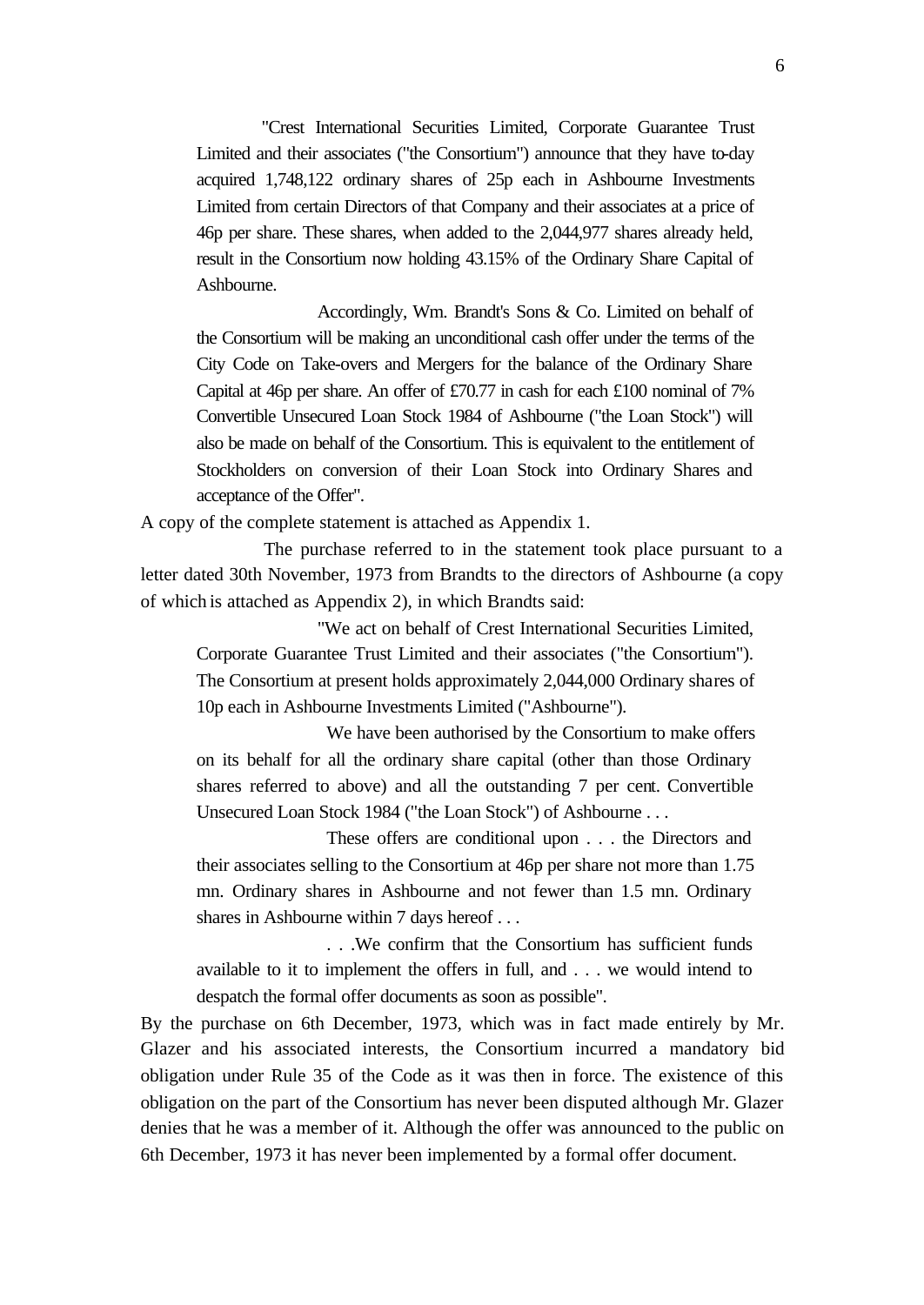#### The Mandatory Bid Obligations

The Panel considers that an understanding of the case may be assisted if it first sets out the nature of the obligations which arise under the 1972 edition of the City Code (which are substantially reproduced in the current edition) in circumstances such as these, and then its conclusions where in this case those obligations lie. The obligations under the Code are, of course, not legal ones. Legal obligations may be different. In common with ethical standards administered by most domestic tribunals, the obligations arising under the Code are usually more onerous than those which may exist at law and are superimposed on legal duties. This is fully understood by those concerned and, indeed were it not so, no Code of this nature might be appropriate or required. Nor does the absence of a rule precisely covering the case in point absolve the Panel from responsibility for reaching a decision. In such a case (as by analogy in the Common Law) the Panel must decide in accordance with the spirit and the Principles of the Code.

Rule 35 of the Code as then in force read:

"Any person who acquires, whether by a series of transactions over a period of time or not, shares which (together with shares acquired by other persons acting in concert with such person) carry 40% of the voting rights ... attributable to the share capital of a company must, except in a case specifically approved by the Panel, extend within a reasonable period of time an unconditional offer to the holders of the remaining equity share capital of the offeree company ... The Offer required to be made under the provisions of this Rule shall ... be in cash or shall be accompanied by a cash alternative at not less than the highest price (excluding stamp duty and commission) paid by such persons for shares of that class within the preceding 12 months . . .".

The obligation stated in the Rule remains on the persons concerned unless and until the Panel for some reason, which would be quite exceptional, modifies or relieves them of it. The obligation is binding upon those who are members of a consortium. Where, as in the present case, the announcement of the intention to make an offer names only some of that consortium, this in no way absolves others who, whilst being undisclosed and referred to me rely as "associates", nevertheless belong to that consortium at the time and are committed to it. It should perhaps be noted in passing that in the present case exceptionally, and for reasons it is not necessary to review, the Panel executive agreed that the price to be offered should be 46p per share, although there had been some purchases within the preceding twelve months by certain members of the Consortium at higher prices.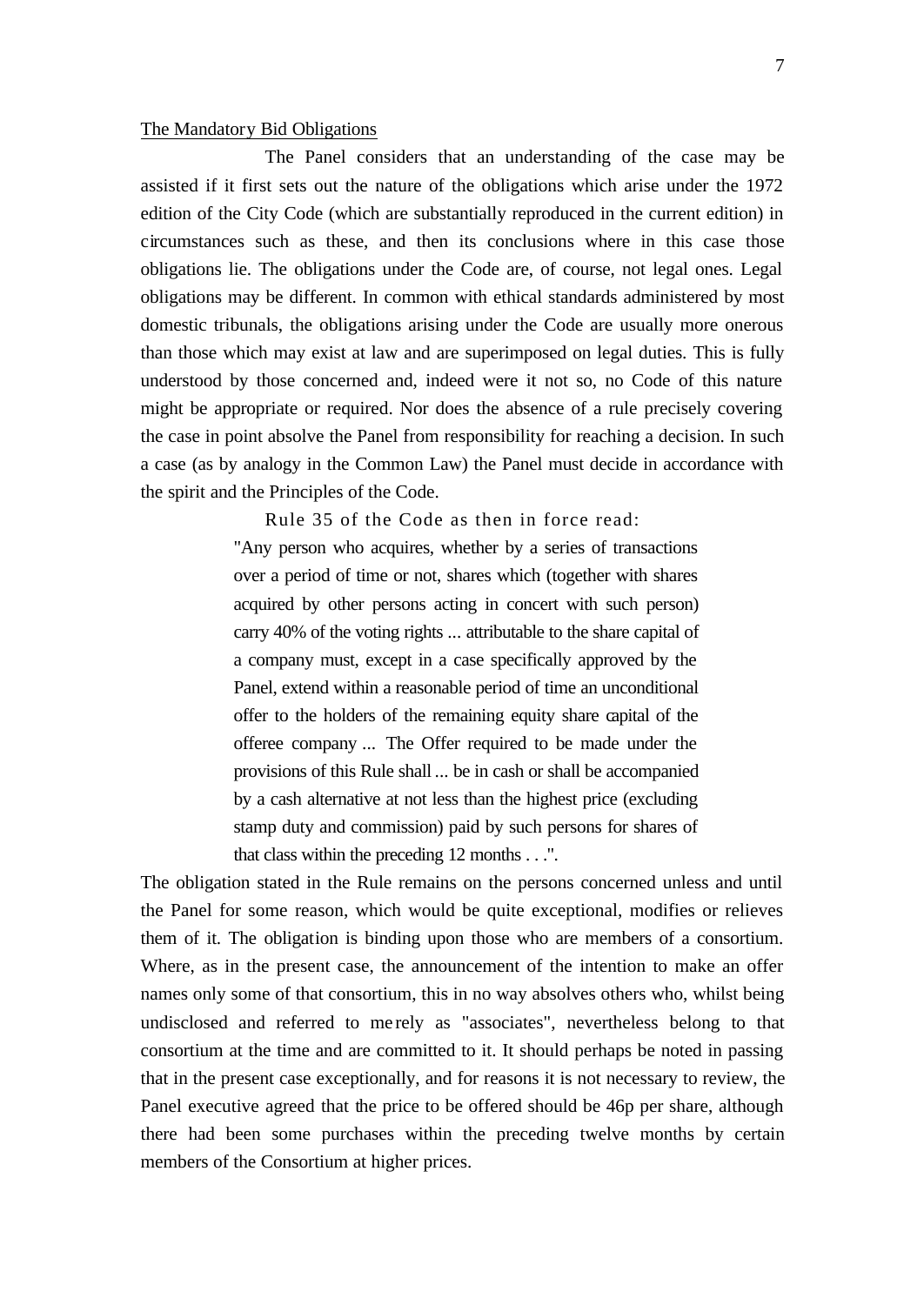For the purposes of the Code an announcement of an offer, such as was made here, has of course a much greater significance than it would have in law. The form of the announcement in this case was such that had it given rise to a contractual obligation, the parties, being joint offerors, would, in effect, have been jointly and severally bound, that is to say any one of them would have been bound by the whole obligation in the event of the failure of the others. The Panel cannot apply a less demanding interpretation to its own practice than, mutatis mutandis, the law would require. Indeed, it may often be the case, as it was here, that as a matter of domestic arrangement between themselves some members of a consortium may have acquired many more or many fewer shares than others or that they are to take up either differing proportions, or possibly none, of the shares tendered in acceptance of the offer they are announcing. The Panel is satisfied, however, that (unless such differentiation is specifically announced to the shareholders of the offeree company, or to the directors of that company as representing them, and in due course to the market, in which case the position may be different) the obligation rests upon all offerors acting as a group or consortium so that each one is fully liable for its discharge, although as between themselves the parties may privately have arranged separate rights and obligations and possibly be entitled to recourse against other parties. Thus if one of the members were to become insolvent the position of the remainder in relation to the mandatory bid to be made to offeree shareholders would remain unaltered: they would each be liable to proceed with the bid in full.

#### The Composition of the Consortium

The present case is complicated by the complexity of the arrangements contemplated at different times by the members of the Consortium and those associated with them, by the fact that various concurrent legal proceedings have been taking place and by the circumstance that there have been several and lengthy hearings before the Panel accompanied by documentation which although eventually copious was, until the concluding stages, inadequate and may still be incomplete. Mr. Glazer made detailed written submissions in answer to requests from the Panel. The investigation has, however, been made the more difficult by the fact that he did not attend any meeting of the Panel, although invited to do so on three occasions.

In any case of such complex relationships, where the only parties specifically named as making the offer do not intend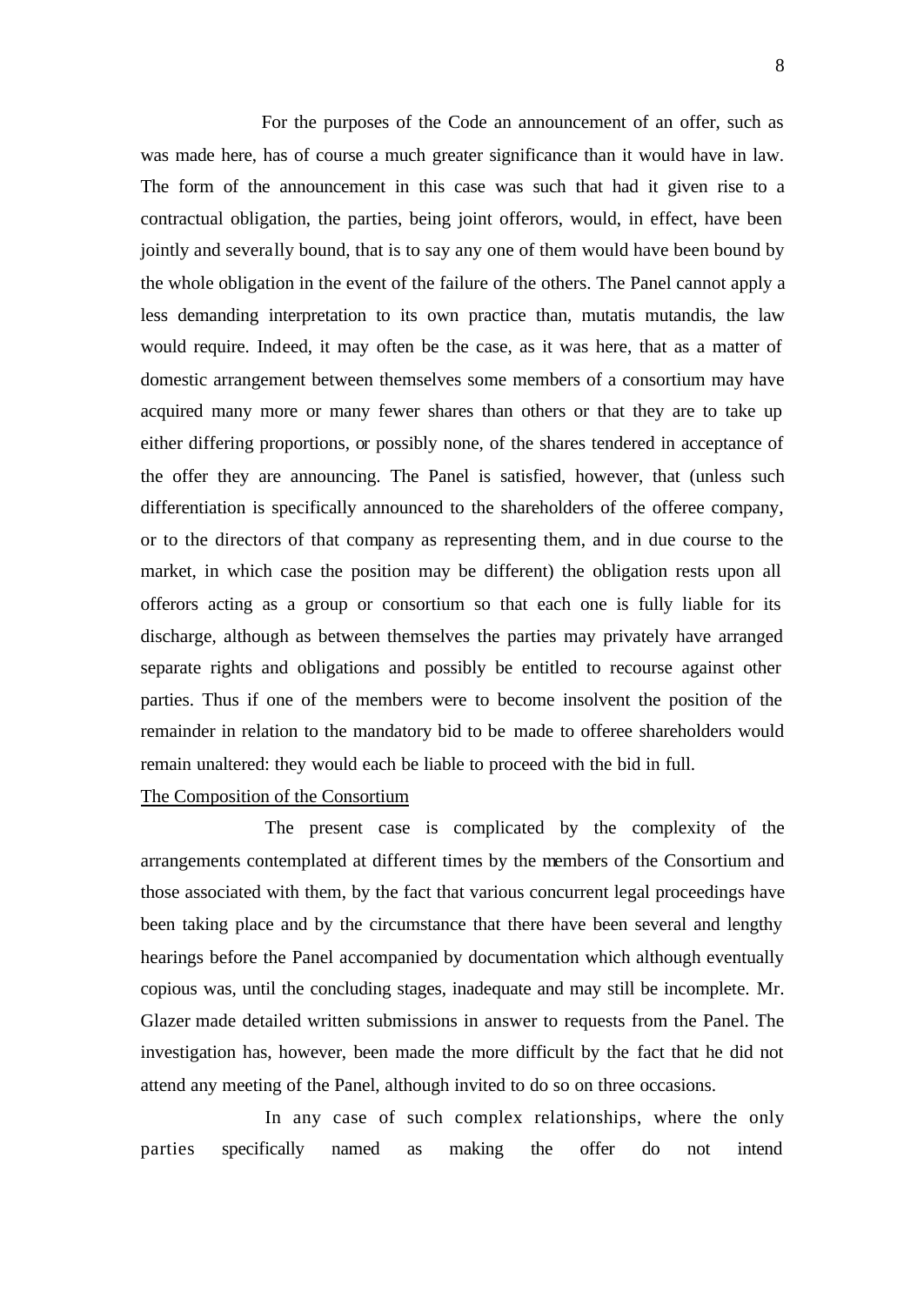to hold any of the shares tendered in acceptance of it and where outside finance has to be provided, it is particularly important that the financial advisers ensure that the basic terms of any agreement between the parties are clearly recorded. Unfortunately this was not done in this case. Brandts indeed were not informed of any antecedent agreement such as the Heads of Agreement between Mr. Casper and Mr. Glazer already referred to. Almost the only other contemporary document of a contractual nature relating to the arrangements contemplated, of which the Panel is aware, is a letter dated 29th November, 1973 from Wilstar agreeing with Brandts to take up shares to the value of £1,840,000. Another letter of the same date from Midland Bank to Brandts is referred to in greater detail later. Both letters were in fact drafted by Brandts.

The press statement of 6th December, 1973, whilst not identifying and disclosing all the members of the Consortium by name (and in the Panel's view, Mr. Glazer, because of his significant position, should certainly have been named), did designate them as a class capable of subsequent identification: they were the persons who already held 2,044,977 shares of Ashbourne between them before 6th December, 1973, or who acquired on that day a further 1,748,122 shares in Ashbourne. The Panel has been informed that the whole of those 1,748,122 shares purchased on 6th December, 1973 were bought by Mr. Glazer and his associated interests, who also acquired a further  $191,000$  shares and £10,200 nominal of the Loan Stock in the market during February and March, 1974, thereby bringing the interest of the Consortium up to some 45.3% of the Ashbourne equity. Mr. Glazer (together with his associated interests) thus became the largest individual shareholder with some 22% of the equity.

The shares acquired on 6th December, 1973 were bought from the directors of Ashbourne and their associates who no doubt considered themselves bound by the principle behind Rule 10 of the City Code (as then drawn) which required directors, who contemplated transferring effective control of a company, not to do so without securing an undertaking from the buyer to make an offer at the same price to the rest of the shareholders. The Panel is satisfied that the Ashbourne directors did expressly make such an undertaking a condition of this sale of their shares to the Consortium; moreover, before doing so, they insisted that Brandts should give them confirmation that the necessary funds were available, and such confirmation was given in the letter of 30th November, 1973.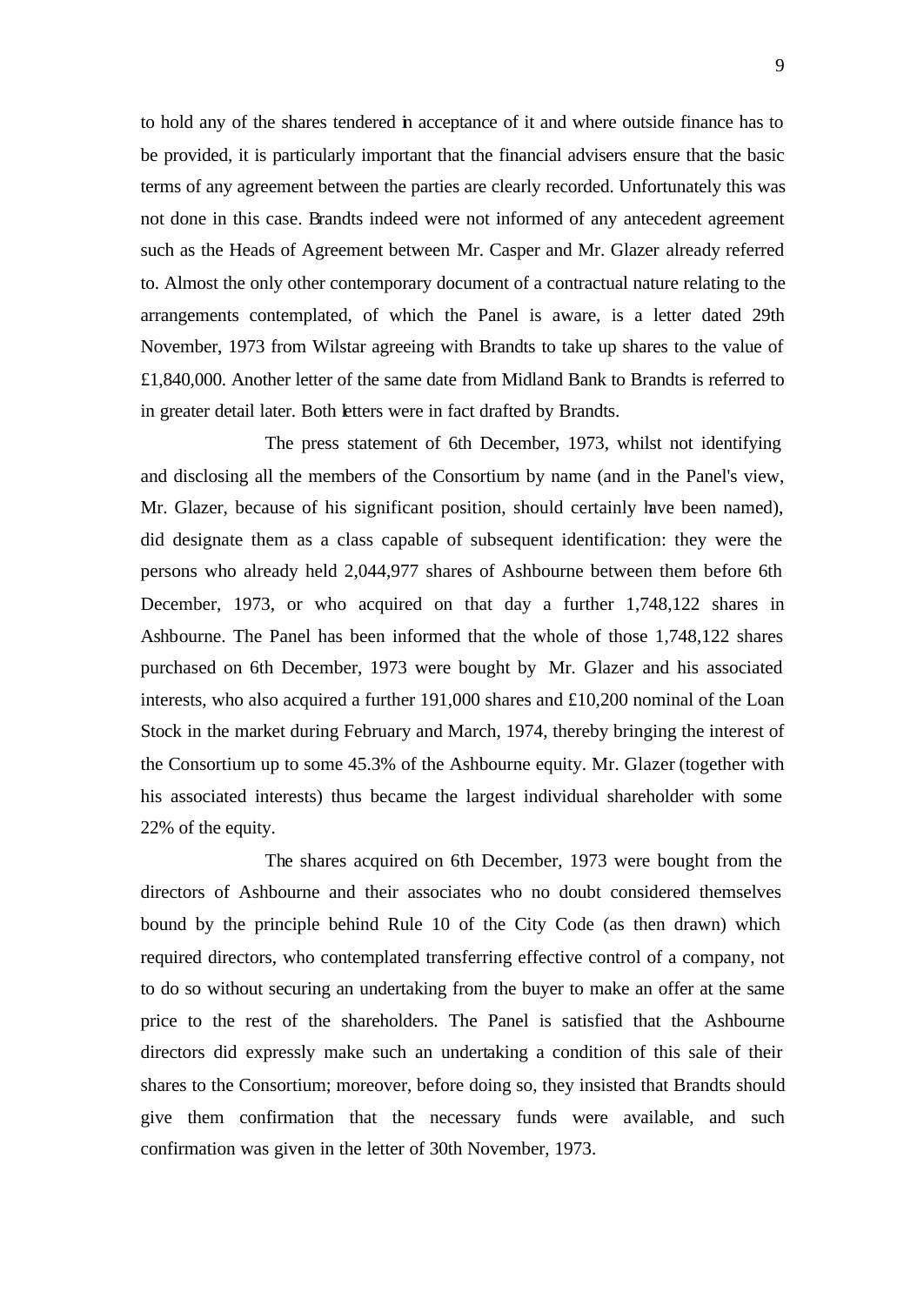#### The Consortium's Arrangements

Under the mandatory bid as announced, 46p per share had to be offered in cash for all the shares in Ashbourne and £70.77 in cash per £100 nominal for the whole of the Loan Stock not held by the Consortium. However, neither Crest nor Corporate intended to take up any further shares or Loan Stock themselves. Mr. Glazer undertook to take shares tendered up to a value of £500,000.

The remainder of the shares and all the Loan Stock tendered (with an aggregate value of about  $\text{\pounds}2,760,000$  were to be acquired as to 2/3 by Wilstar and 1/3 by Brandts although it was hoped that it would be possible to place on a considerable amount of these without loss. In certain circumstances it would have been necessary, in order to maintain Ashbourne's Stock Exchange listing, to place some of the shares taken up by Brandts and Wilstar under these arrangements. Brandts intended to retain shares on an investment basis to the value of £250,000 (this being, in Brandts' submission, an accepted practice by merchant bankers as an indication of confidence in issues or placings with which they are associated). For their services, Brandts could have anticipated payment of a commission and fee, although these had not been agreed with the Consortium. The Panel has also been informed that it was apparently envisaged that Brandts would be indemnified against any loss incurred in placing on any shares in Ashbourne which exceeded the £250,000-worth which Brandts had undertaken to hold on their own account. In common with all the so-called underwriting commitments in this case, there was no record of these arrangements.

Neither Crest nor Corporate, although under a mandatory obligation to bid, in fact intended to take up any shares accepted to the offer, apparently because at that time their own financial resources were inadequate. However, the Panel notes that Crest and possibly certain of the directors of Crest and Corporate appear to have agreed in principle with Wilstar, who were accepting a liability to take shares, to give Wilstar a put option at cost against themselves in respect of those shares exercisable after a period of two years.

 How this liability was intended to be financed is unclear to the Panel.

The Panel is satisfied beyond any possible doubt that Mr. Glazer was at all material times a member of the Consortium even though he may not himself have realised it. It was indeed his purchase which so to speak, triggered off the obligation under the then Rule 35 and, as between members of the Consortium, he then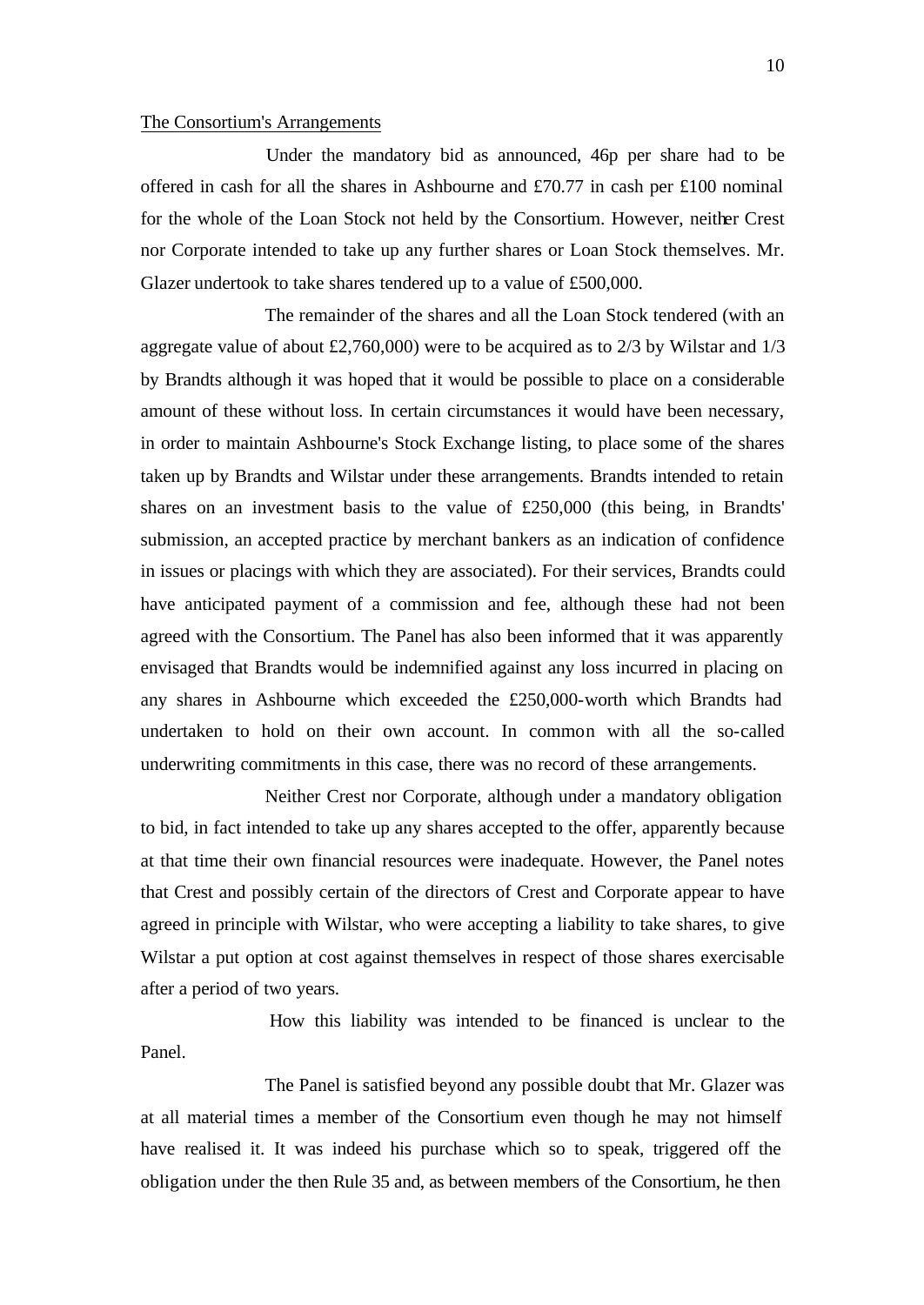had the most substantial holding of Ashbourne shares. Further, although Mr.Glazer claims that his participation in the affair was limited to that of a "sub-underwriter", this is quite inconsistent, in the view of the Panel, with his intentions evidenced in the Agreement of 8th November, 1973 with Mr.Casper even though this subsequently lapsed, and with his purchase of the block which triggered off the bid obligation.

### Other Parties

Whilst responsibility under the Code clearly rests with the members of the Consortium, they are not the only persons whose position has to be considered.

(a) Mr. Stern

The personal position of Mr.Stern in this matter was considered by the Panel: it does not appear however that Mr.Stern had bought any of the Ashbourne shares on his personal account or that he intended to hold any of the shares accepted to the offer on that account as distinct from that of Wilstar. Furthermore, he had not publicly pledged any personal interest. Consequently Mr.Stern does not personally have any obligations under the Code in this case. The position of Wilstar is covered in later sections of this statement.

(b) Brandts

Before stating what the Panel conceives the position of Brandts in this case to be, it should be emphasised that the City Code cannot spell out in advance the rules applicable to every circumstance in which a merchant bank may involve itself in the course of take-over transactions. The fact, however, that some particular circumstance relating to a take-over may not be within the express terms of the Code does not, as has been explained, entitle the Panel to wash its hands of the matter or to abdicate its responsibility for dealing with the problems submitted to it. In such a case the Panel seeks to state what, consistent with the City Code and its underlying principles and spirit, good practice and ethics require to be done.

Where a merchant bank is acting simply as an agent for disclosed principals in making a take-over offer to directors or in publicly announcing it to shareholders, it incurs no financial liability on that account alone beyond any arising under the law. The position may be different when it acts for undisclosed principals.

Where, however, (as the Code in certain circumstances requires) the merchant bank confirms to directors, or assures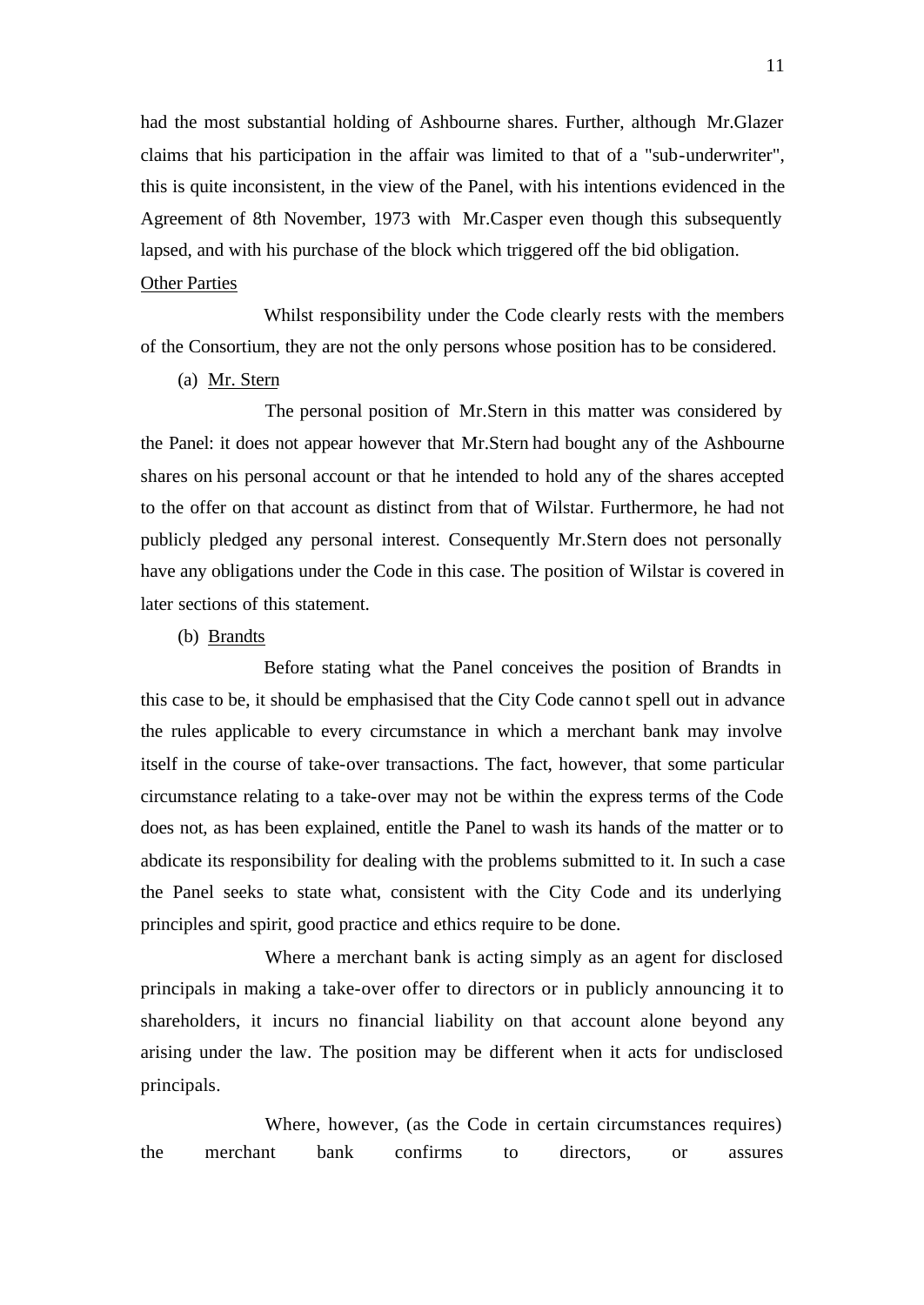shareholders and the public (and the Panel considers there to be no distinction in this context between a letter written to directors of an offeree company representing their shareholders and a formal offer document to the shareholders) that the necessary finance is available to the offerors to implement the offer, then the position is different. In such a case the bank concerned is under a very high and strict duty to satisfy itself that adequate finance is available at the time and, as far as can reasonably be foreseen, will continue to remain available throughout the continuance of the offer. In the case where the offer is made by a group, the Panel considers that there is no obligation to make sure that each member is separately able to provide the whole of the finance required if it is quite clear that the total resources available to the group are ample and no reason for anxiety on this score exists. Where these are the only circumstances, a merchant bank duly exercising a high degree of care and expertise at all stages does not become an insurer or guarantor that the offer will in fact be implemented.

In the circumstances existing at the end of November, 1973, there seems without the benefit of hindsight to have been no reason to question the solvency of Wilstar and the Panel accepts that Brandts were not guilty of any failure of duty in accepting Wilstar at that time as able to contribute its proportion of the intended finance towards the offer. Mr.Glazer's contribution of £500,000 was assured by the Midland Bank.

In the present case, the position of Brandts has nevertheless been a matter of great concern to the Panel, the parties and shareholders. The Panel has had to consider whether Brandts (and, for what it is now worth, Wilstar) have incurred any liability on the grounds that they were acting in concert with the Consortium or whether, by committing themselves to the prospect of a significant investment in Ashbourne, Brandts had incurred an obligation going beyond that normally attributable to a merchant bank as set out in the foregoing paragraphs.

It may well be that both Brandts and Wilstar were acting in concert with the Consortium, as defined by the Code, at the relevant time. However, under the then Rule 35, as under the present equivalent Rule, the liability to make a mandatory bid rested not upon all those acting in concert as such, but in general only on those who by their existing holdings and/or further purchases agreed between themselves to acquire shareholdings which in their totality brought the Rule into operation. Thus this liability would not normally fall upon persons who may have only agreed to purchase shares accepted to the consequent mandatory bid. The Panel accordingly rules that no financial liability arises against Brandts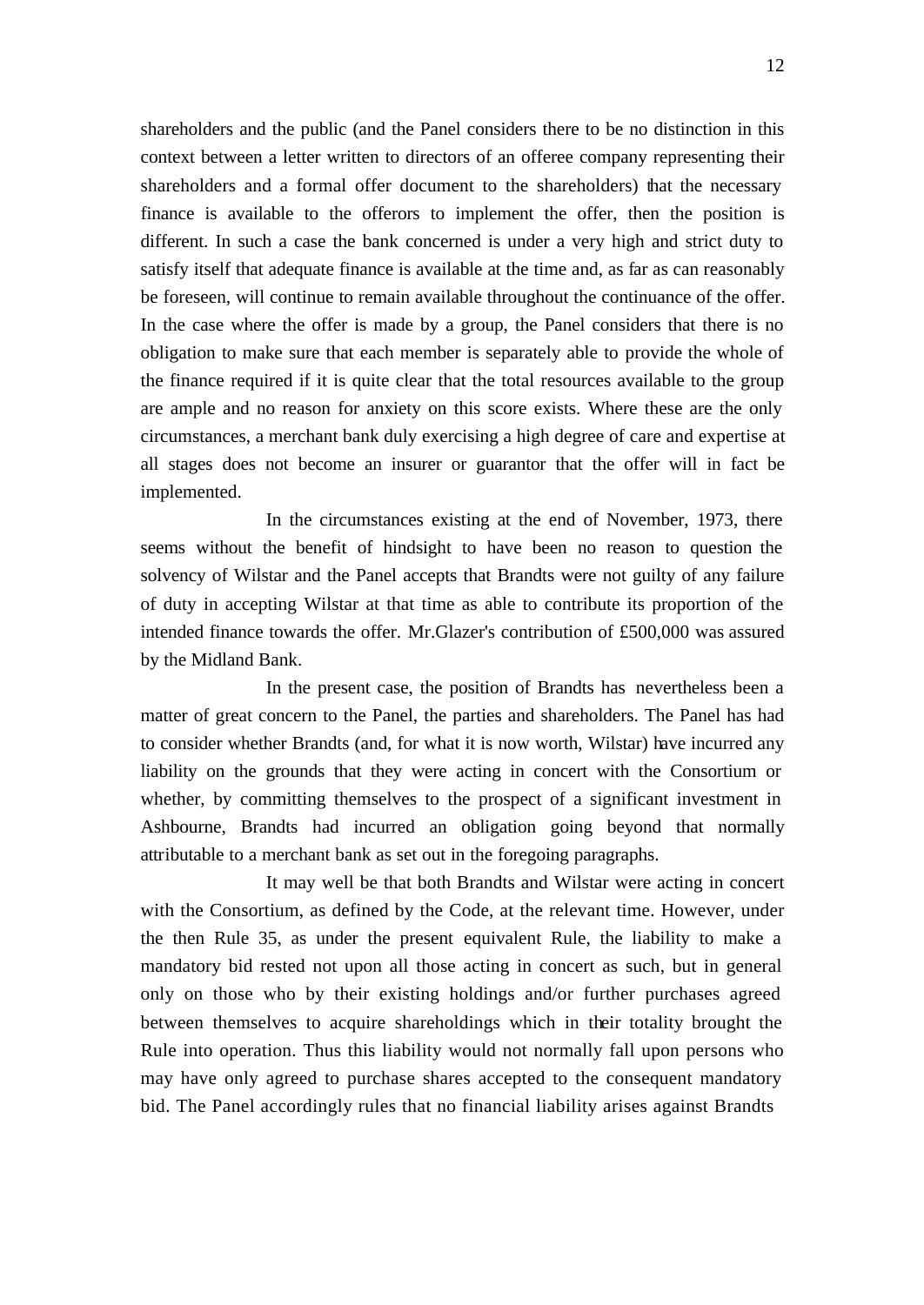(or Wilstar) simply on the ground that they may have been in concert with the Consortium. It should be added that an underwriter acting solely as an underwriter would not normally be considered to incur bid obligations under the Code in its then or present form.

A special circumstance arises in the present case and it is this which has given the Panel the most anxiety. In connection with any proposed take-over, merchant bankers of course may and frequently do provide finance in one form or another. According to the circumstances in which this is done additional obligations may arise under the spirit if not the letter of the Code.

In the present case Brandts, having been informed that neither Crest nor Corporate proposed to put up any funds or to accept any Ashbourne shares tendered under the offer, agreed to take a proportion of the shares accepted to the offer on an investment basis. It is most unfortunate that there was no written record as to this between Brandts and the Consortium, but the ma tter was quite clearly set out in the letter addressed to Brandts by Wilstar dated 29th November, 1973, and there has been no dispute that this was the agreed position.

Although such records as there are describe the participation of Brandts and Wilstar as "underwriting", it seems hardly accurate to describe these arrangements in that way. The present case concerns a cash offer, and "underwriting" would be an inappropriate description, since the term is normally applied where a paper offer is underwritten for cash, as seems to have been the original intention in the Heads of Agreement. However, the parties, including Brandts, chose throughout to describe the arrangements as "underwriting". On 7th January, 1974 Mr.Casper was writing to Mr.Glazer:-

". . . . You will recall that Brandt's agreed to act as our bankers and main underwriters. They did, however, further insist on taking a back-stop guarantee in respect of a percentage of the total commitment from my friend, Willy Stern . . . ."

and by March, 1974 Brandts were belatedly contemplating setting up a formal contractual position described as underwriting.

The Panel has, however, to consider the position as at 30th November/6th December, 1973, and later events are only of assistance insofar as they throw light on that position, which is sometimes not much. It is true that, for the purpose of the formal documentation which began to emerge in March, 1974, Brandts were described as the main underwriters with Wilstar in a sub-underwriting position, thus tending to confirm what Mr.Casper is quoted above as saying in January, 1974. The implications of the relationship between Brandts and Wilstar, possibly being that of main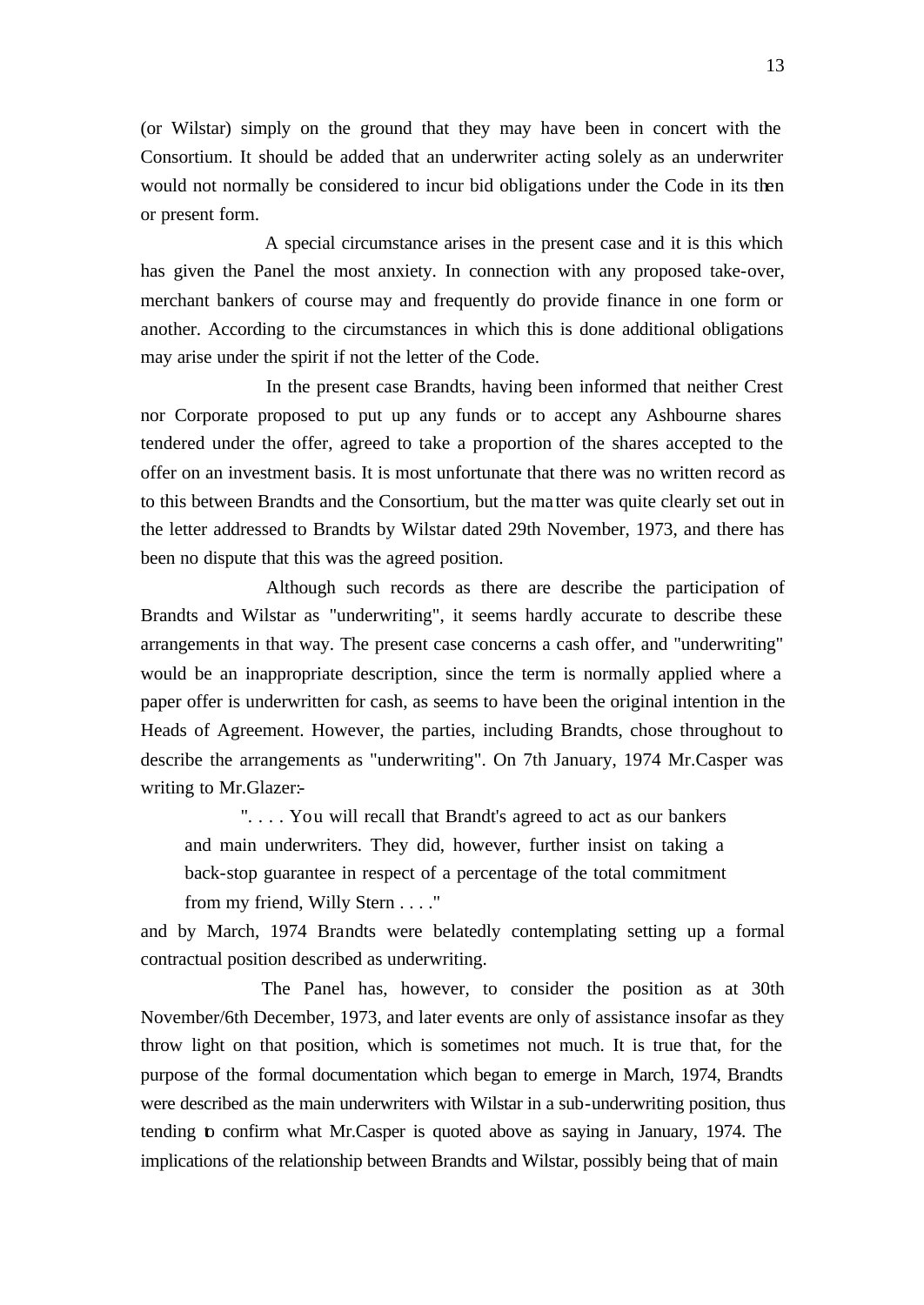underwriter and sub-underwriter, are, of course, that if the sub-underwriter failed, the main underwriter might remain under an obligation for the whole transaction. The Panel is, however, satisfied that, in the circumstances which existed in November, 1973, Brandts and Wilstar were in this respect on an equal footing. Wilstar had an earlier involvement than Brandts and Mr.Stern, in fact, was instrumental in bringing Brandts into the transaction. Furthermore, Wilstar was assuming responsibility for £1.84 mn. and it would, in the Panel's view, be quite inequitable to make Brandts a guarantor for Wilstar.

The original documents disclosed are equivocal, but it is observed that, quite apart from the absence of any underwriting agreement with the Consortium or public announcement as to the position, there was no evidence of a clear agreement at that time for the payment of underwriting commission and no firm arrangement for sub-underwriting. It seems to the Panel that Brandts agreed in writing with Wilstar and orally with Crest and Corporate to purchase in the stated proportions such shares and Loan Stock, beyond Mr.Glazer's investment of £500,000, as accepted the offer to a value not exceeding £920,000.

Brandts were only able to give the Ashbourne share-holders, as represented by their directors, their assurance that the finance necessary to implement the mandatory offer was available as a result of the fact that they themselves were committed for a substantial proportion of the amount required. The general duty of a bank in assuring itself of the availability of the necessary finance and confirming this has already been discussed. Where the bank's assurance is based upon its own provision of finance (whether by loan facilities, by agreeing to arrange underwriting or by agreeing to buy all or, as in this case, some of the offeree's shares) the Panel considers that the obligation to provide that finance will continue to subsist at least so long as the mandatory bid obligation remains in being and unless the bank has been expressly relieved of it by the Panel. This is an ethical obligation arising consistently with the spirit of the Code but not expressly set out. Were it otherwise a merchant bank could in such a case at any moment make its prior assurance of adequate finance nugatory by withdrawing its own support. Moreover, where it has been the bank's provision of support which made the announcement of the original offer possible, and which in consequence affected the market and possible dispositions of the shareholders, circumstances such as the insolvency of one or more of the offerors may not of themselve s automatically relieve that bank of some continuing responsibility towards offeree shareholders. If, in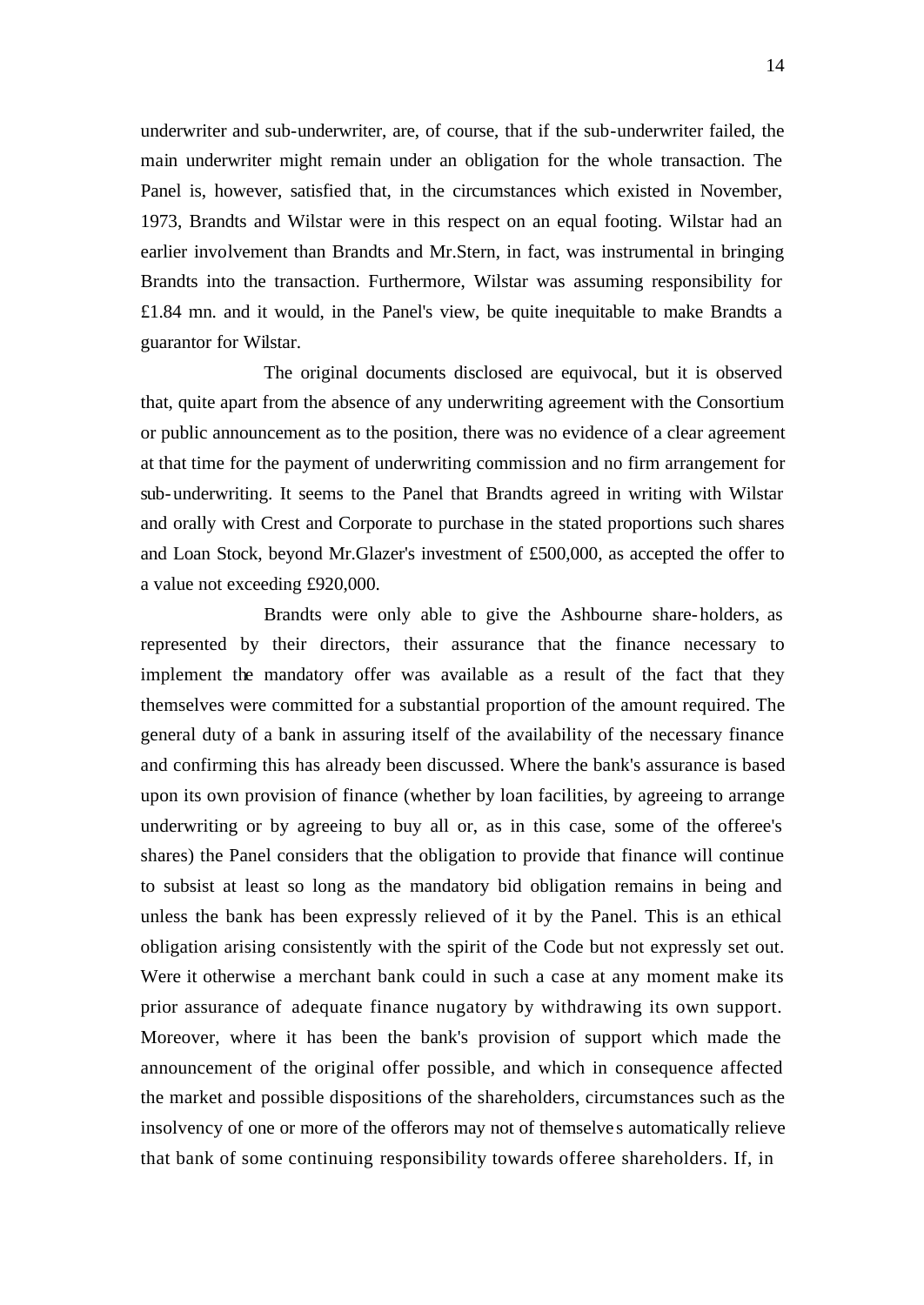such a case, loss is to be sustained by anyone it may have, in some circumstances, to be borne or shared by the bank involved rather than by shareholders. This may be especially the case where in consequence of the bank's support the offerors, before implementation of the mandatory offer, have managed (as indeed happened to some extent in the present case) to secure control of the offeree company and have influenced its management or dispositions perhaps, as might happen in some cases, with advantage to themselves. In such circumstances, the Panel has to decide upon a general balance of equities in each case.

As will shortly appear, the offer announced on 6th December, 1973 has now for all practical purposes fallen to the ground and it is therefore this possible continuing liability on the part of Brandts which has caused the Panel the greatest difficulty. Whilst Brandts' handling of the matter during the early stages is open to criticism, it appears that they made every effort to post the offer document without delay, and when the arrangements for the bid ran into difficulties they did discuss with the Consortium various methods of getting the offer on its feet and continued to impress on Crest and Corporate the continuing obligations under the Code. They may be thought at that stage to have been doing their best in a difficult situation. On 3rd July, 1974, however, Brandts informed Crest and Corporate that unless they accepted the latest proposals which Brandts had suggested, they, Brandts, would withdraw from the whole matter. This decision was communicated to the then Director General of the Panel, who personally raised no objection to Brandts' withdrawal but in so informing them added that his view was provisional and subject to eventual review by the full Panel.

Against this background, and that of unresolved High Court actions (in one of which the Panel was joined) referred to later, a meeting of the full Panel took place on 15th July, 1974 at which the position was reviewed in the presence of the parties, including Brandts but not Mr.Glazer. The Panel did not at that time have all the relevant documents before it, nor was the inability of any of the members of the Consortium to find the necessary finance yet finally established. So far as Brandts were concerned it was argued, on the one hand, that they had in the circumstances no further liability and, on the other, that they were liable to provide funds for the full offer announced by them. In view of the still pending litigation, the matter was not then pursued in depth and the Panel came to no final conclusion regarding Brandts. Indeed, Brandts were invited to consider what financial facility they could offer so as to enable a bid to be made, albeit at a reduced level: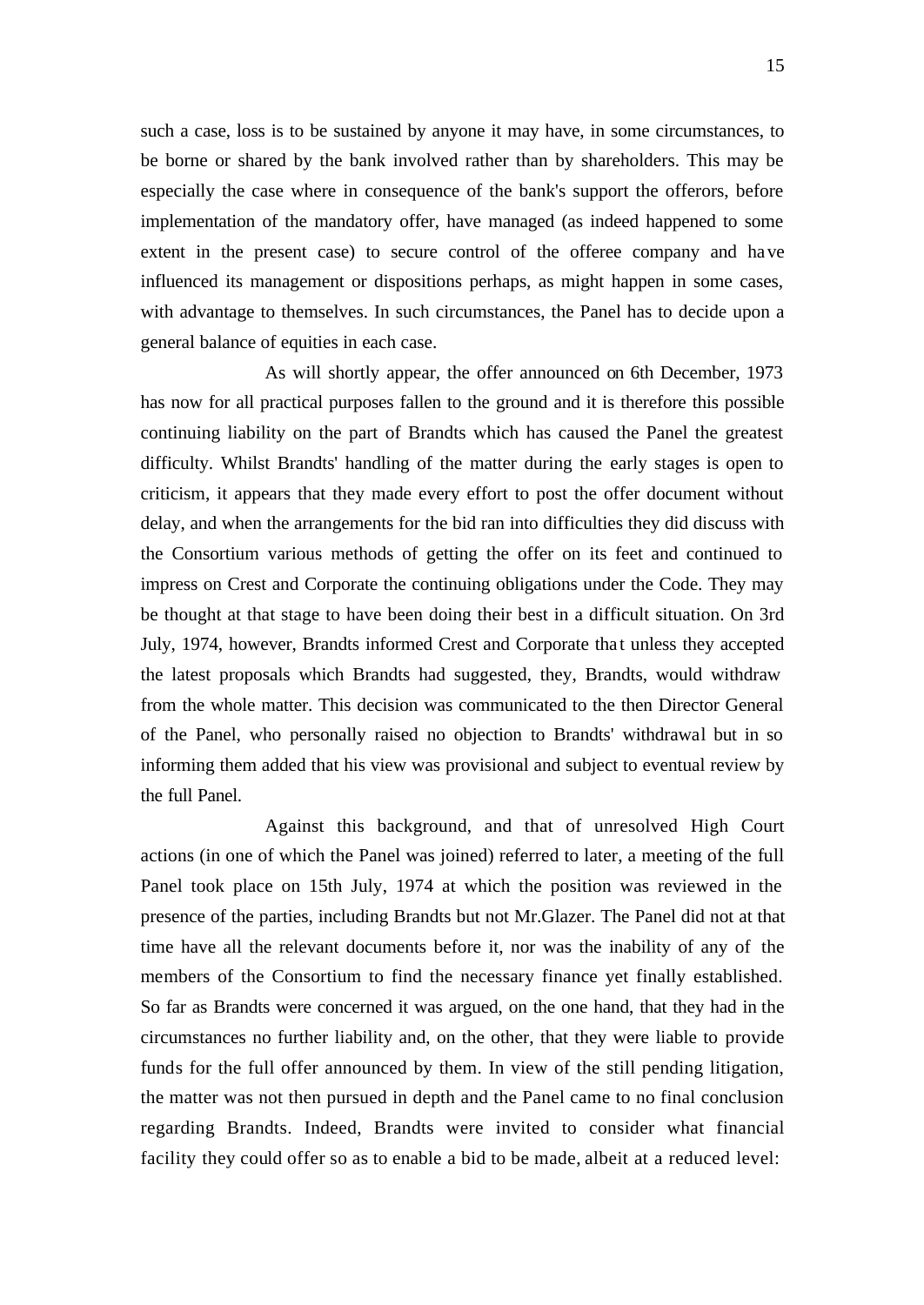Brandts were certainly not entitled to assume that the full Panel had absolved them from further obligation. The Panel is satisfied that Brandts' position did not alter detrimentally or significantly because of the Director General's provisional opinion and that the matter remains at large for decision by the Panel now.

The Panel is satisfied, however, that when their clients' difficulties became apparent, Brandts did all they reasonably could both to ensure that the Consortium complied strictly with the Code and to promote with their own support new methods of enabling the Consortium to bid. Later they endeavoured to interest others in Ashbourne.

In all the circumstances, and not without certain misgivings, the Panel finally concludes that it would not be just to penalise Brandts for any shortcomings there may have been in their handling of the early stages of the bid, by insisting on a continuing obligation on their part to provide £920,000 - still less the whole amount required - independently of a bid from any member of the Consortium. So to do would be to compel Brandts to invest in a totally different transaction to the one originally contemplated and would only be justified in the case of gross negligence or other impropriety which the Panel does not find in this case.

It has been strenously maintained to the Panel by the Ashbourne board and their advisers and by the Ashbourne Shareholders' Action Committee that Brandts should be under a continuing obligation to make some offer in cash to all those who hold shares which would have been the subject of the mandatory Consortium bid. For the reasons stated above, the Panel does not accept this contention, but the Panel is pleased to note that Brandts have recognised that they have a certain moral commitment in the affair and that they have marked this by agreeing to provide funds to enable the bid, announced on 14th November, 1975 by Central and Sheerwood Limited, for the whole of the share and loan capital of Ashbourne to incorporate a cash alternative available to the holders of those shares which would have been the subject of the mandatory bid from the Consortium.

Events after 6th December, 1973

The position of Brandts having been dealt with in detail, the circumstances leading to the collapse of the bid may now be stated. Following the purchase on 6th December, 1973 of the shares from the directors of Ashbourne and their associates, the board of Ashbourne was reconstituted by the resignations of two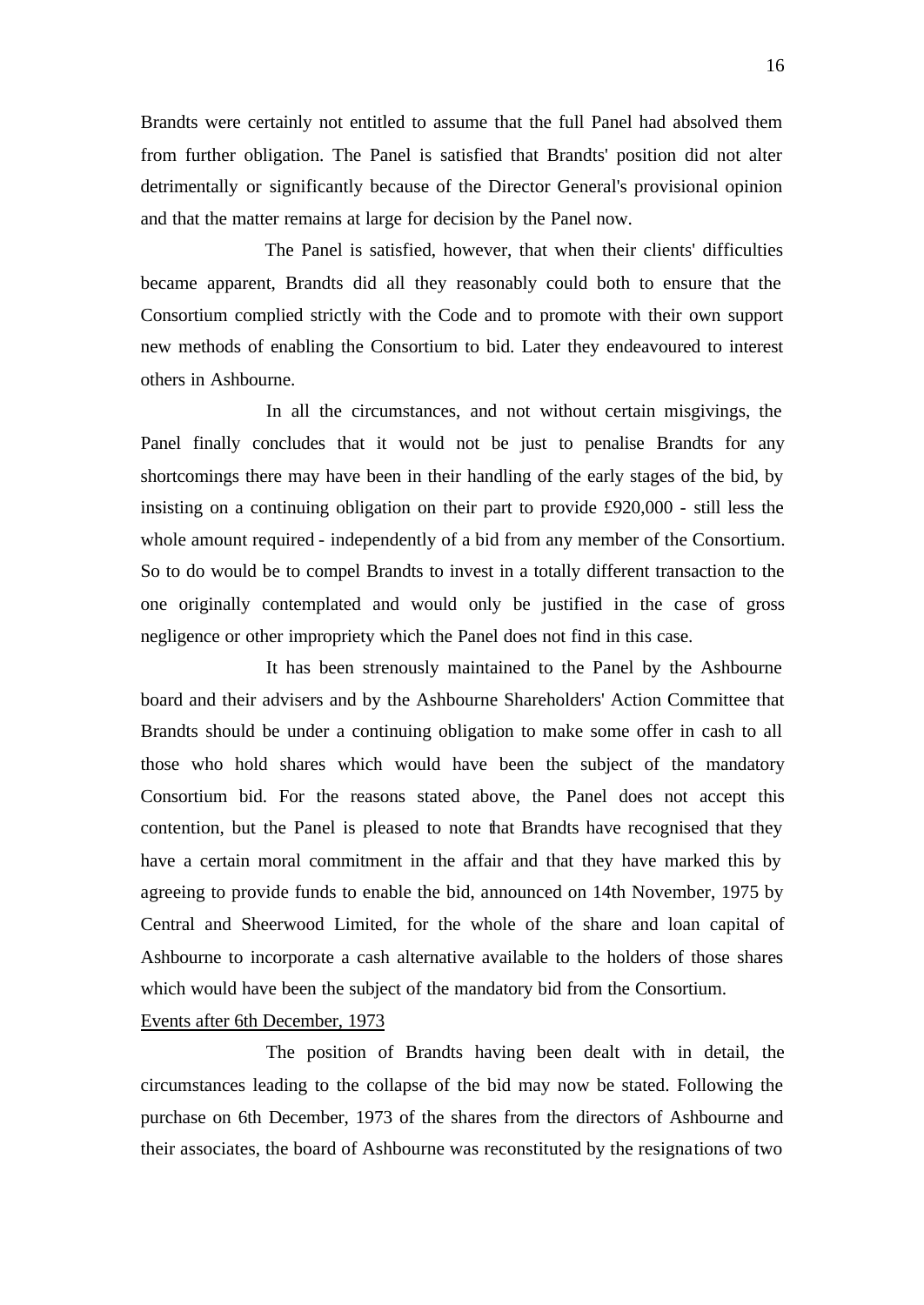of the existing directors and the appointment of Mr.Casper (who was appointed Chairman of Ashbourne) and Mr.Brian Simmons of Crest and Mr.Barry and Mr.Ross of Corporate. Although five of the existing directors of Ashbourne remained on the board, for all practical purposes the Consortium's representatives thereupon assumed management control of Ashbourne. Crest and Corporate also moved into the offices of Ashbourne. On 3rd January, 1974, Ashbourne purchased from Corporate at 30p per share some 7½% of the ordinary share capital of Armour Trust Limited for about £264,000.

Meanwhile, at the end of 1973 and early in 1974, the secondary banking sector and the property market went into rapid decline and it became apparent to the Consortium that a bid for Ashbourne on the terms as announced had lost much of its attraction for them.

Although the Consortium had acquired effective control of Ashbourne, and in spite of increasing pressure from the Panel executive, there were various delays in the production of the offer document which created a very unfavourable impression on the Panel. Indeed, during the early part of 1974 a number of posting dates were promised but not met. On 28th December, 1973, it was announced that Crest and Corporate were themselves considering a merger, and the Panel executive were later advised that it was intended that this should be implemented before posting the offer for Ashbourne. Furthermore, as stated in the press announcement of 6th December, 1973, the Consortium intended to merge into Schwab the banking companies associated with the Consortium. Consideration of these proposals caused prolonged delay in the early part of 1974 but, in the event, it was decided that neither of these proposals should be pursued, at least not before the document went out. Certain allegations were made that there had been misrepresentation by Ashbourne directors at the time of the sale of their shares to the Consortium, but these were not, at that time, pursued by means of litigation. There is evidence that in the early part of March, 1974 Mr.Casper gave consideration to the possibility that certain of Crest's shareholders might seek to requisition an Extraordinary General Meeting at which a resolution would be put which would give Crest shareholders the opportunity of, in effect, vetoing the bid. However, on 19th March, 1974 Mr.Casper was reported in the press as stating that the Consortium had been advised by the Panel that it must press ahead with the bid and that offer documents would be going out shortly.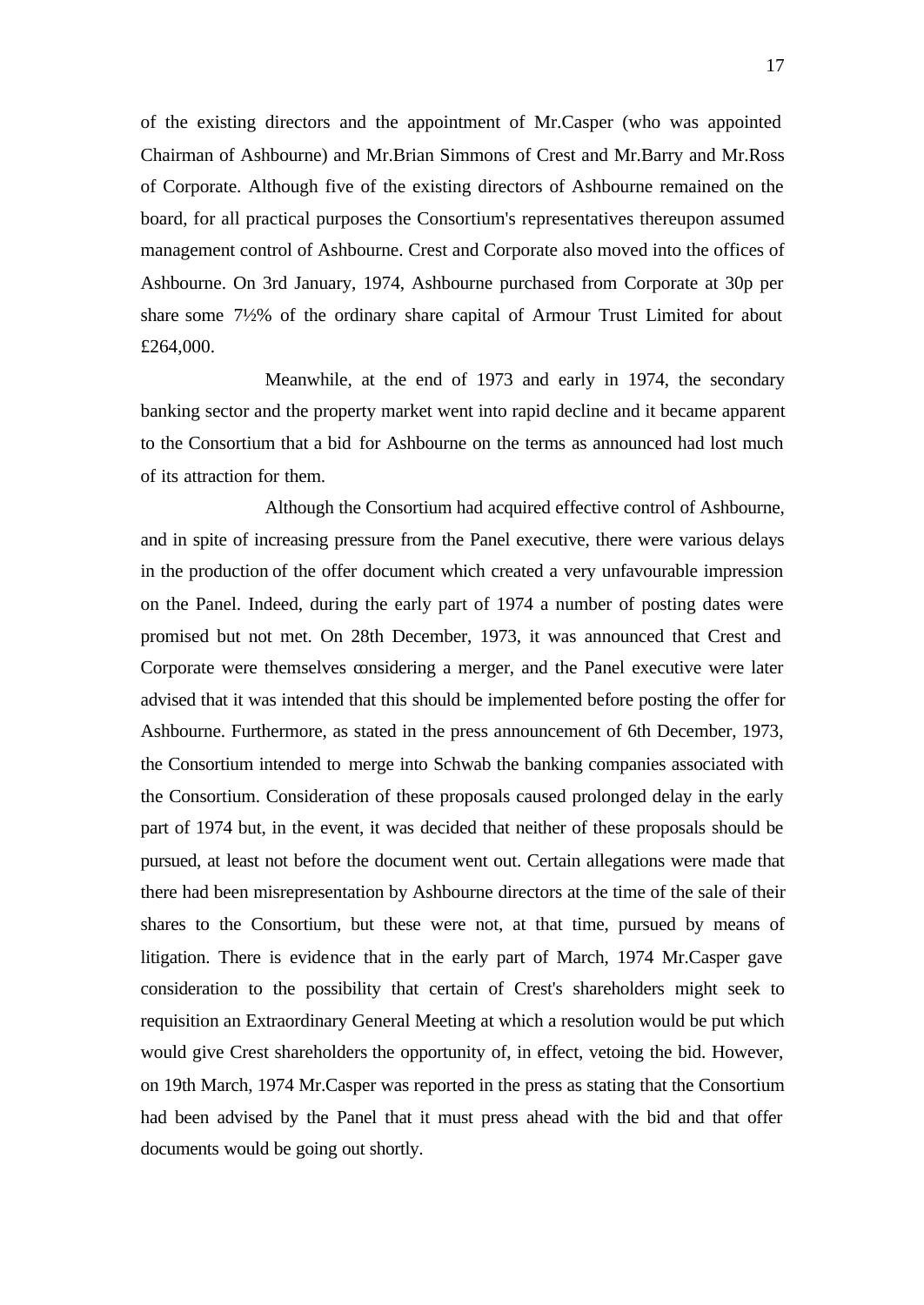On 4th April, 1974, however, Mr.David Tannen, a share-holder in Crest, a friend of Mr.Casper and a shareholder in and director of one of Crest's subsidiaries, commenced proceedings in the High Court in which he sought an injunction to restrain Crest from proceeding to make an unconditional general offer for Ashbourne until such time as the Crest shareholders had had an opportunity of considering the proposition in general meeting. The Panel was later made a party to these proceedings by leave of the Court.

Subsequently, further and separate proceedings were instituted in the High Court by Crest and Corporate against the vendors of the 1,748,122 shares purchased by Mr.Glazer on 6th December, 1973 claiming rescission and/or damages on the grounds of misrepresentation of the financial position of Ashbourne at the time of the purchase. After this, the financial difficulties of Wilstar became known and in a letter to the Ashbourne board, dated 6th June, 1974 Brandts stated that, since a major proportion of the funds for the Ashbourne offer was to have been provided by Wilstar, Brandts could no longer be satisfied that the Consortium had sufficient funds available to them to implement the announced offer in full.

It was against this background that the ma tter was referred to a meeting of the full Panel on 15th July, 1974, following which the Panel issued a statement dated 23rd July which stated that, pending the result of the outstanding legal proceedings and without seeking to influence or anticipate such result, the Panel considered that the proper and fairest course was for it to direct that the Consortium and the board of Ashbourne should take immediate steps to procure:-

- "(1) The Consortium's representatives on the Ashbourne board be reduced from four to two.
- (2) Mr.L.I.Casper stands down as Chairman of Ashbourne in favour of a director not associated with the Consortium.
- (3) A representative of the Ashbourne Shareholders' Action Committee . . . be invited to join the board.
- (4) The Consortium do not exercise the voting rights attached to 19.9% of the ordinary shares in Ashbourne (being the shares purchased by them on 6th December, 1973) and the Consortium exercise the voting rights attached to any other shares held by any of them in such a manner as may be appropriate so as to preserve the composition of the board on the above lines."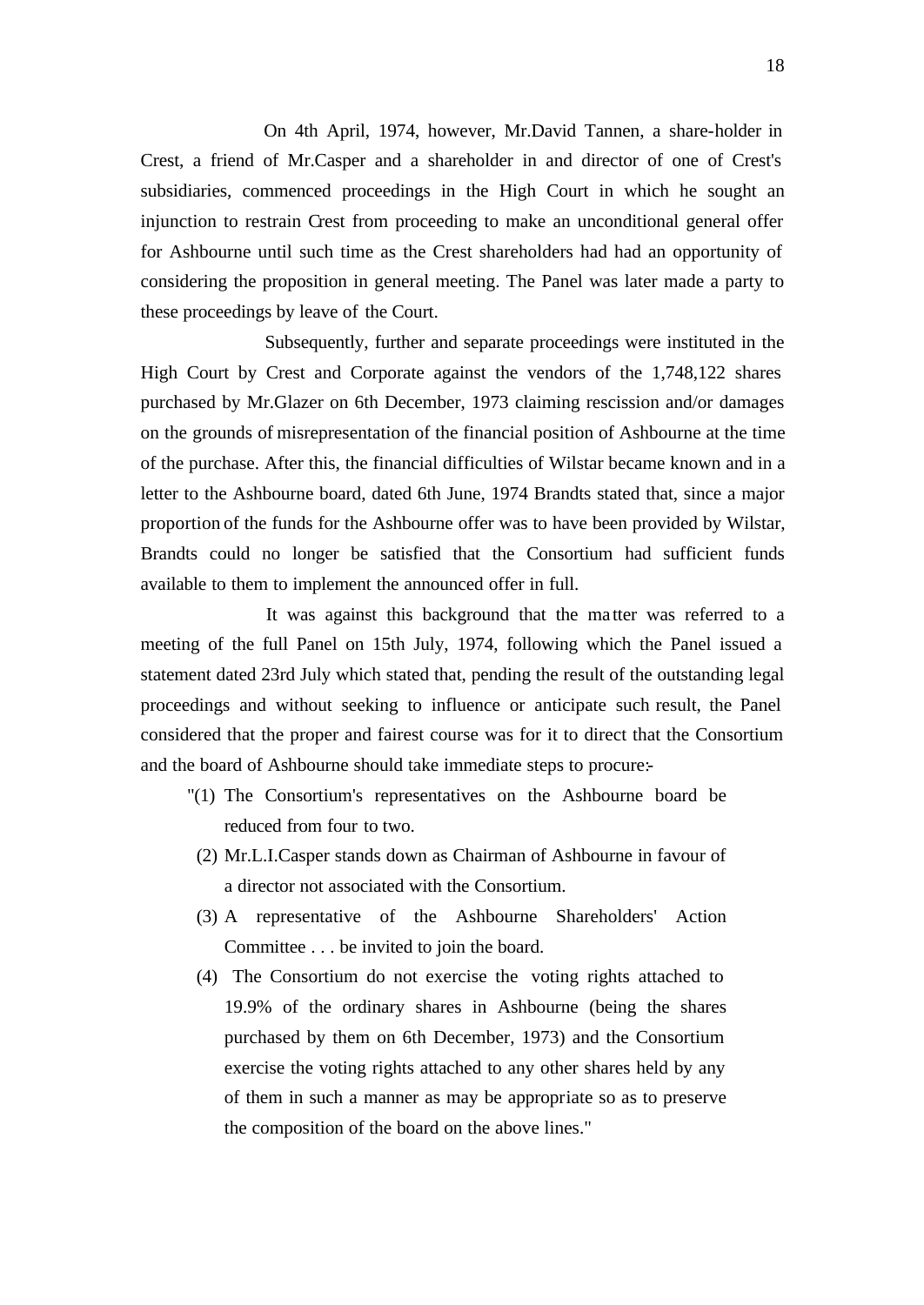In the statement, the Panel specifically reserved its final consideration of the conduct of the parties and the obligations under the Code until the Court proceedings had been concluded.

Although not expressed in these rulings, it was implicit that the Consortium were not, without the Panel's permission, to dispose of their shares.

On 6th November, 1974 it was announced that Crest and Corporate had withdrawn their claim for misrepresentation against the vendor directors of Ashbourne and others and that the latter had withdrawn a counter-claim against Crest and Corporate. The proceedings commenced by Mr.Tannen were thereupon restored and on 27th November, 1974 Mr.Justice Templeman indicated that the Panel was free to conduct a private investigation into the affair and that such enquiry would not be in contempt of Court. The Panel was required by the Court to circulate to the parties and to Mr.Tannen a statement with the result of its investigations and its findings but the Panel was directed not to publish them at that time. The Panel has only now been able to complete its investigation into this complicated affair and into the voluminous documentation to which it has given rise.

### Sale of shares by Crest

Although, as stated above, it was implicit in the Panel's ruling of 23rd July, 1974 that the Consortium were not, without the Panel's permission, to dispose of their shares, Crest wrote to the Panel executive on 14th August, 1975 to the effect that the serious financial difficulties of Crest would compel the immediate sale of part of the Ashbourne holding and asked for the Panel's permission so to do. On the same day, the Panel executive delivered a reply to Crest which stated that they could not give the permission and that the matter would have to go to the full Panel; Crest was invited to telephone the executive with a view to arranging a time for a meeting of the full Panel. Crest did not ask for such a meeting. On the contrary it sold some of the Ashbourne shares on 15th August and a further tranche on 27th August. On 2nd September all Crest's remaining holding was disposed of. All these shares were sold to a private company called Topview Limited, acting as a nominee for a Mr.Leon Faust and his family interests. His name was previously unknown to the Panel but he has informed the Panel that he used to operate in the property market. In October, 1975, Corporate having gone into liquidation, Mr.Faust, through Topview, purchased from the liquidator a further 9.7% of Ashbourne, bringing his total holding to about 22.1%. There is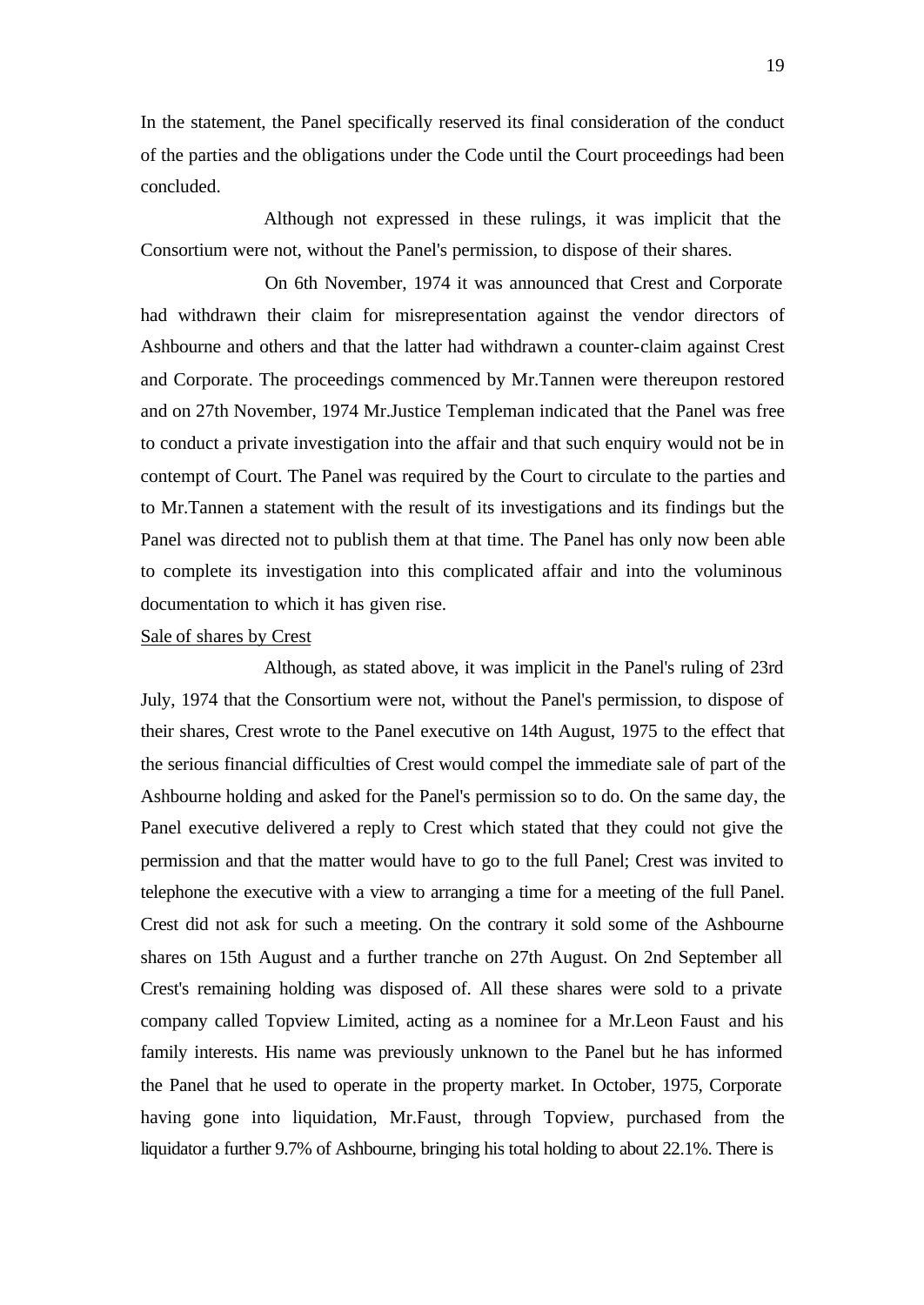no evidence that Mr.Faust is acting in concert with Mr.Casper or the Consortium and he has assured the Panel that he will not do so.

It has, of course, always been the case that in exceptional circumstances a director of a company may come under a legal duty inconsistent with some obligation he has incurred under the City Code. In such a case the director's paramount obligation is without doubt to the law. This legal duty will not, however, necessarily absolve him from an obligation previously incurred under the Code or excuse him from criticism for the circumstances which have arisen. If Crest had sought to show to the full Panel that the continued solvency of the company depended on the sale of the Ashbourne shares and the Panel had been satisfied that it was accordingly the directors' duty to sell, the Panel would no doubt have consented, subject to proper disclosure. The Crest directors must always have known (and indeed were specifically told by the Panel executive in a letter dated 19th August, 1975) that to sell Ashbourne shares without Panel consent was contrary to the spirit of previous Panel rulings.

Only a few weeks before the sales, the Crest shares in Ashbour ne were used in order to requisition an Extraordinary General Meeting of the Ashbourne shareholders with a view to reconstituting the Ashbourne board in Crest's favour, although, as Mr. Casper well knew, Crest was required by the Panel to vote against any resolutions to that effect. Having at first undertaken to vote the shares against these resolutions, Crest later added to the confusion by refusing to confirm that this undertaking was still effective. On 29th August, 1975 Mr.Casper issued a circular attacking the existing Ashbourne board and advising shareholders to remove them all with the exception of Mr.Simmons, who was the Consortium's representative, and another member, who upon hearing that he was to be invited to remain, stated to his colleagues that he had no intention of doing so in such circumstances. The proposed resolutions would thus have resulted in the board of Ashbourne being comprised solely of Crest directors. On 2nd September, only four days after the issue of this circular, Crest sold all its remaining shares in Ashbourne. This conduct was consistent with the deplorable harassment to which over a long period the Ashbourne board had been regularly exposed and which put that company to considerable expense.

In a letter to the Panel dated 1st September, 1975, a former director of Crest wrote, on behalf of himself and another former director of Crest, to say that:

> "We are both very concerned that the Panel on Take-overs and Mergers should know that we recently resigned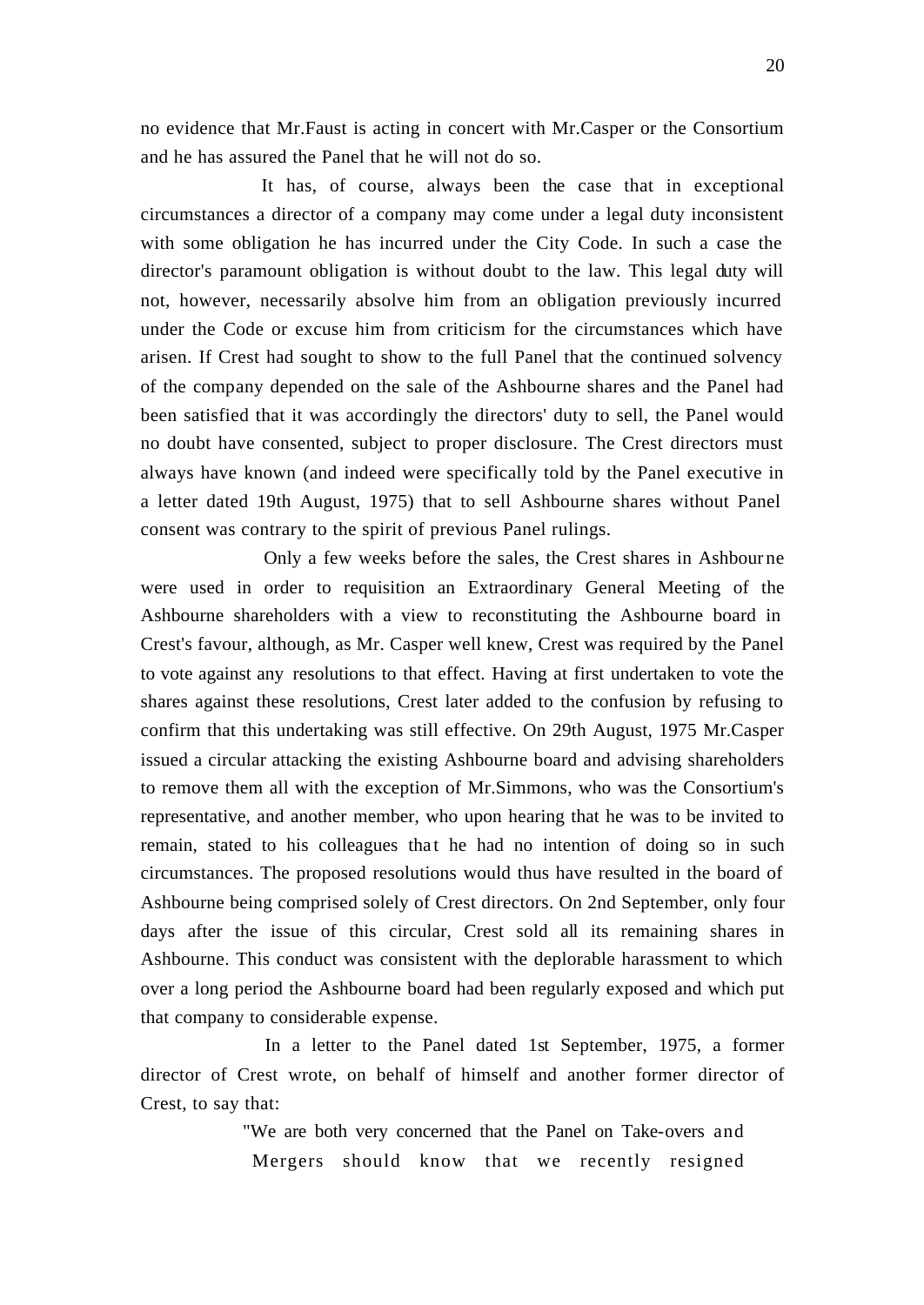as Directors of Crest International Securities Limited and furthermore, that in recent months, we have not taken any part in discussions on, nor have we been consulted with regard to, the treatment of the investment held by Crest in Ashbourne Investments Limited.

We would also like the Panel to know that over the last year to eighteen months, we have found it very difficult to have any worthwhile say in the running of Crest, due to the fact that we have been in a minority position throughout. Such a situation, together with actions taken with regard to Ashbourne without consultation with us, led to our resignations from the Board of Crest."

At the instigation of Crest, the Department of Trade has now appointed Inspectors under the Companies Acts to enquire into the affairs of Ashbourne. In view of this investigation which will no doubt consider all aspects of the affairs and ownership of Ashbourne, both before and after the announcement of the Consortium's offer, the Panel makes no further comment on Mr.Casper's conduct in this matter.

The transfer of the shares to Mr.Faust has not affected the position of the Consortium. Where an obligation to make a mandatory bid exists, it is not terminated by any disposal or dispersal, and the obligation to make a bid remains with those who incurred it until relieved by the Panel. Were it otherwise, a person who acquired control in the market could secure his appointment to the board and bring about changes in management or dispositions of assets and then, having secured the benefits of control, avoid the concurrent obligation under the Code by disposing of the relevant shareholding. This is most certainly not the case: the mandatory obligation lies where it first falls unless with full disclosure the Panel consents to its transfer.

It follows that a transferee of a block of shares, the acquisition of which by the transferor has given rise to a mandatory bid obligation, does not automatically become affected by the obligation which remains with the transferor. If, however, the transferee was acting in collusion with the transferor, the position would be different and he might share a mandatory obligation with the transferor.

However, Corporate is in liquidation, and Crest, even if its proposed capital reconstruction takes place, is in so serious a financial position that, as a practical matter, the Panel recognises that in spite of the continuing Code responsibility, it cannot be expected that Crest will be in a position to make any bid in the future.

It falls therefore to consider the position of the remaining member of the Consortium, Mr.Glazer.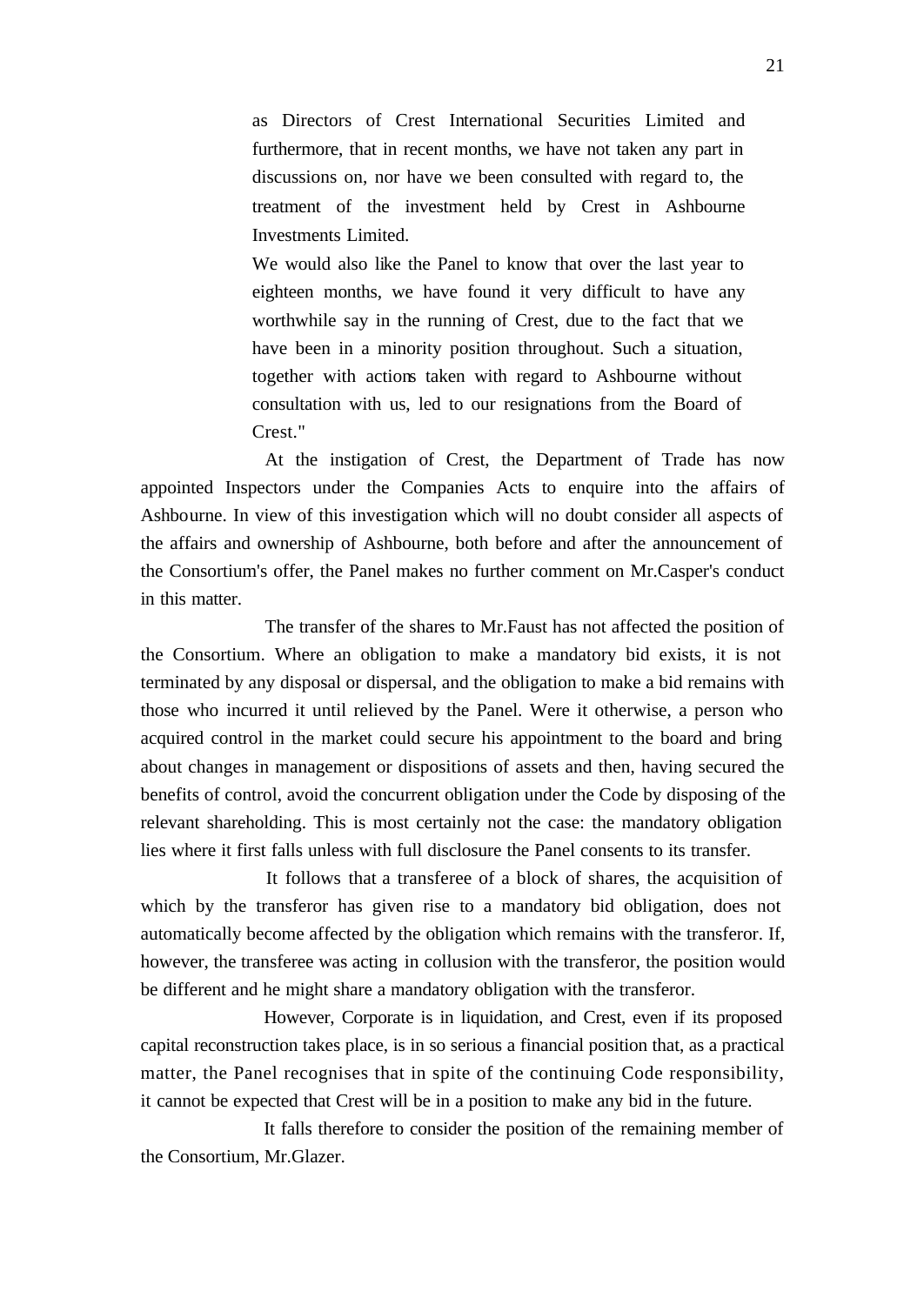#### Mr. Glazer

Mr.Glazer was initially, so far as the Ashbourne directors and shareholders were concerned, an undisclosed principal (a circumstance which at least imposed a special duty of care upon Brandts) but, as has already been stated, he was undoubtedly a member of the Consortium. Indeed, it was his purchase of shares on 6th December, 1973 which brought Rule 35 into operation and created the mandatory bid obligation. Unfortunately, Mr.Glazer, although invited to do so, has not appeared before the Panel or been represented before it; the Panel has, however, received written submissions from him to which it has naturally given the most careful consideration. It would have preferred Mr.Glazer to have given evidence orally and answered for himself such questions as the Panel or the parties might have wished to address to him. Mr.Glazer in his written statements says that he never intended to be a member of the Consortium and was not told at the time that he was one. It is difficult to reconcile Mr.Glazer's contention with the contents of the press announcement put out by Brandts on 6th December, 1973. Under that announcement and Rule 35, there can be no question but that a person who acquired the shares in Ashbourne on that date acting with Crest and Corporate was a member of the Consortium. Mr. Glazer was pre-eminently such a person. This is borne out by what the Panel now knows of the 8th November, 1973 Heads of Agreement, whether or not these were implemented. If he had merely been a stranger, no obligation under Rule 35 would have arisen on the part of anybody at all.

Mr.Casper certainly regarded Mr.Glazer as a member of the Consortium throughout. Thus, on 15th January, 1974, Mr.Casper wrote to Mr.Speyer (Mr.Casper's predecessor as Chairman of Ashbourne);

> "As I explained to you, Mr.Glazer is part of our Consortium and will probably play an active part in the future of Ashbourne".

Mr.Glazer states that neither he nor his South African advisers were familiar with the Rules of the City Code. The Panel expects that a person who seeks to gain control of a public company in the United Kingdom should be familiar with the rules, regulations and practices of that country. Mr.Casper advised Mr.Glazer that a mandatory bid wo uld be required under the Code. There appear to have been many communications between Mr.Casper and Mr.Glazer by telephone, telex and letter. Thus, as early as 31st October, 1973, in a letter mentioning the Take-over Panel, Mr.Casper alerted Mr.Glazer as to the general position and the plans then in view, which at that stage contemplated that Mr.Glazer would end up with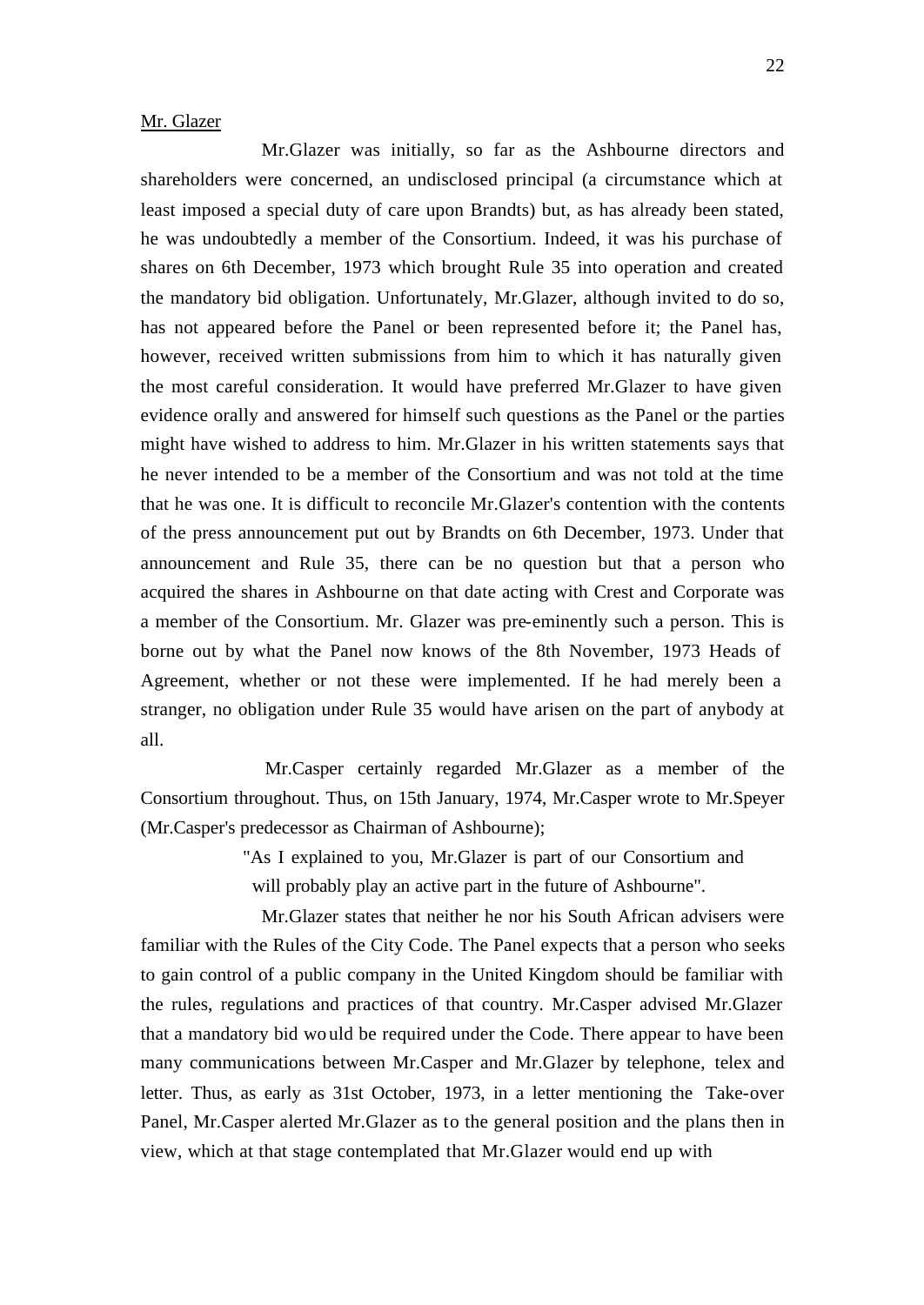30% to 45% of the Ashbourne equity. A further letter disclosed by Mr.Casper was addressed to Mr.Glazer on 26th November, 1973 following which the Midland Bank wrote on 29th November to Brandts:-

> ". . . on the advice of Mr.L.I.Casper, we have been instructed by a customer of our bank to take delivery of Ashbourne . . . shares . . . against payment of an amount not exceeding £800,000".

Brandts will have realised that it was the purchase contemplated by this letter which would trigger off the mandatory obligation to bid but it is to be regretted that they do not seem to have enquired who the customer in question was, still less to have alerted him to the consequences of the purchase.

Mr.Glazer's position appears, however, to be that neither he nor his South African advisers had themselves read the Code. They say expressly that they relied upon Mr.Casper "as a merchant banker" and "an expert in London" to advise them and look after the position under the Code.

Mr.Glazer says that he understood from Mr.Casper that his obligation was a limited one, that there would have to be a bid by Crest and Corporate but not by him. He and his advisers deny Mr.Casper's evidence to the Panel that the "Yellow Book" (The Stock Exchange regulations which contain the Code) was tabled during the discussions in South Africa or that they professed "pride" in their knowledge of the Code. If Mr.Glazer and his advisers chose to rely on Mr.Casper and neglected to communicate directly with Brandts or the Panel to inform themselves of the position under the Code, that is their misfortune. It follows from the fact that Mr.Glazer was a member of the Consortium and made purchases on the market which brought Rule 35 into operation that he, together with the other members, incurred under the Code an obligation to make an offer for all the outstanding shares which offer was duly announced. This is a fact which he ought to have ascertained and could very easily have done so.

For reasons already stated, the Panel has no doubt that Mr.Glazer has a continuing obligation, and had the mandatory bid been made, Mr.Glazer would have been liable under the Code to pay for all the shares and Loan Stock tendered in acceptance, with such contributions, if any, as he would have been able to secure from the other members of the Consortium, namely Crest and Corporate. This arrangement would have enabled Mr.Glazer not only to place the £920,000 of shares and Loan Stock with Brandts and, (although this might have been a barren exercise) £1,840,000 with Wilstar but also to use the £500,000 of his own money already committed to the transaction.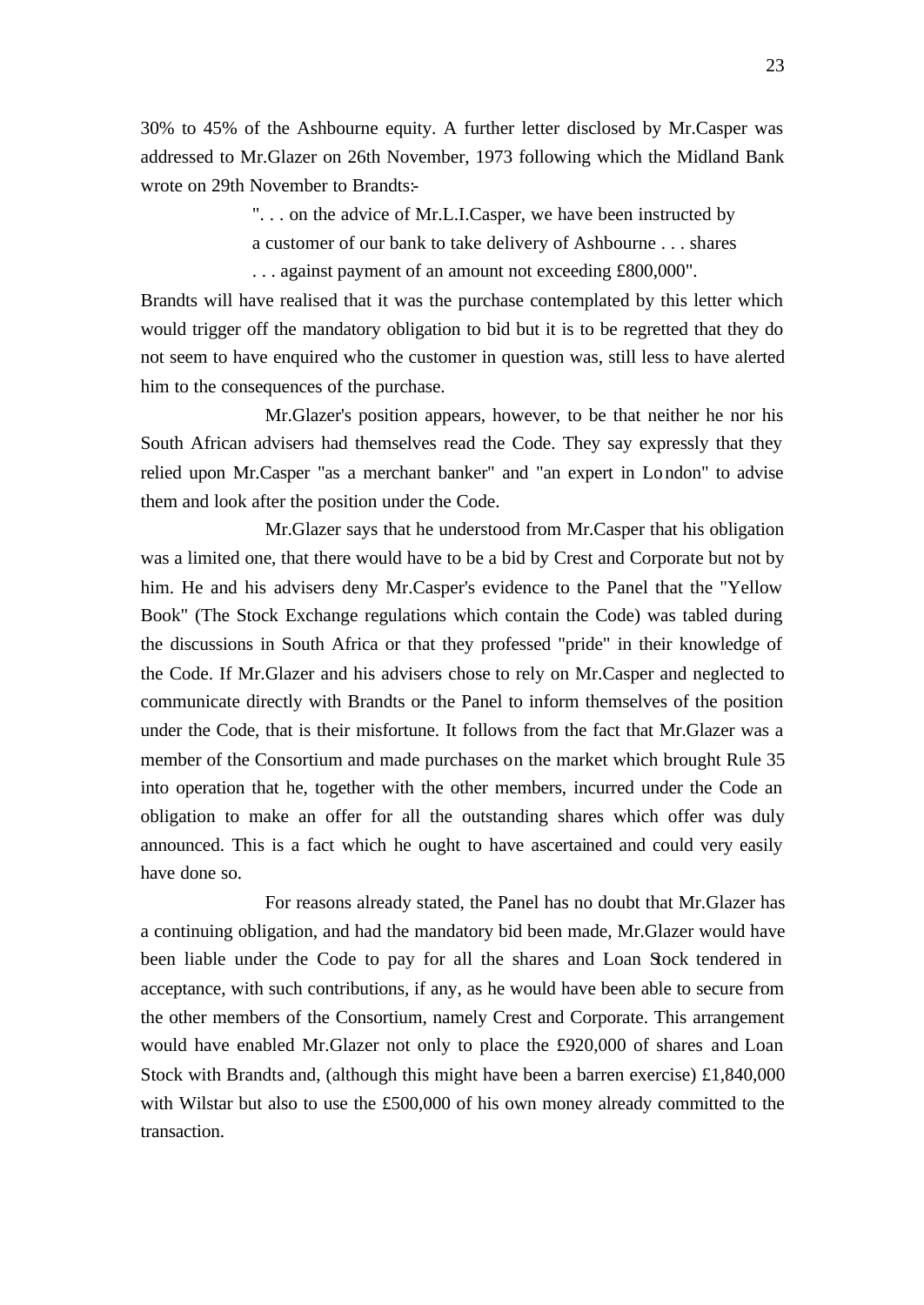It should be added that the question of underwriting to which Mr.Glazer has referred in his communications to the Panel and also his intended purchase of £500,000 worth of shares which might be tendered in acceptance of the general offer seem to the Panel to be relevant in only the following respect. On 29th November, 1973, the Midland Bank wrote to Brandts:

> "In connection with the cash offers which Crest . . . and Corporate . . . are making for the ordinary shares and . . . Loan Stock . . . of Ashbourne . . . not already owned by those Companies or their associates, we confirm that we will pay to you sums not exceeding £500,000 in total, against delivery to us of the relative amount of Shares and Loan Stock resulting from the acceptance of the offer.

This confirmation remains valid until we receive written confirmation from you that no further deliveries of . . . shares or . . . Loan Stock will be made to us".

Brandts relied on this authority in the final arrangements for the offer. Much later, on 16th July, 1974, the Midland Bank purported to withdraw it, presumably on the instructions of Mr.Glazer.

. . .

The so-called underwriting arrangements, as to which the Panel has already expressed its own view under the Code, are, in law, a matter between him and those with whom he considers he has made them. His was a primary liability, but he contests it. It is not, however, suggested that his financial resources, except in the United Kingdom, are in any way inadequate for the purpose.

Mr.Glazer is a citizen of South Africa. The Panel is informed that the South African Exchange Control Authority has refused to give permission for any necessary transfer of funds from that country. The Authority had apparently given the necessary permission for the original substantial purchase of Ashbourne shares which gave rise to the mandatory obligation to bid and for the further purchases which Mr.Glazer made, or contemplated making under the offer, in 1974; presumably the Authority was informed that the object was control of Ashbourne. The Panel considers it unfortunate that the South African Authority may not have been made aware that, should it permit a resident subject to its control to deal on the London Market but not to fulfil the obligations to which such dealing gives rise, this would be contrary to the accepted practices of the Market.

This, however, being the position which has arisen, the Panel has to recognise the fact that Mr.Glazer is not willing to accept the liability to remit funds and that the South African Exchange Control Authority would not give permission even if he were.

Thus, having regard to the liquidation of Corporate, to the financial position of Crest, and to Mr.Glazer's position, the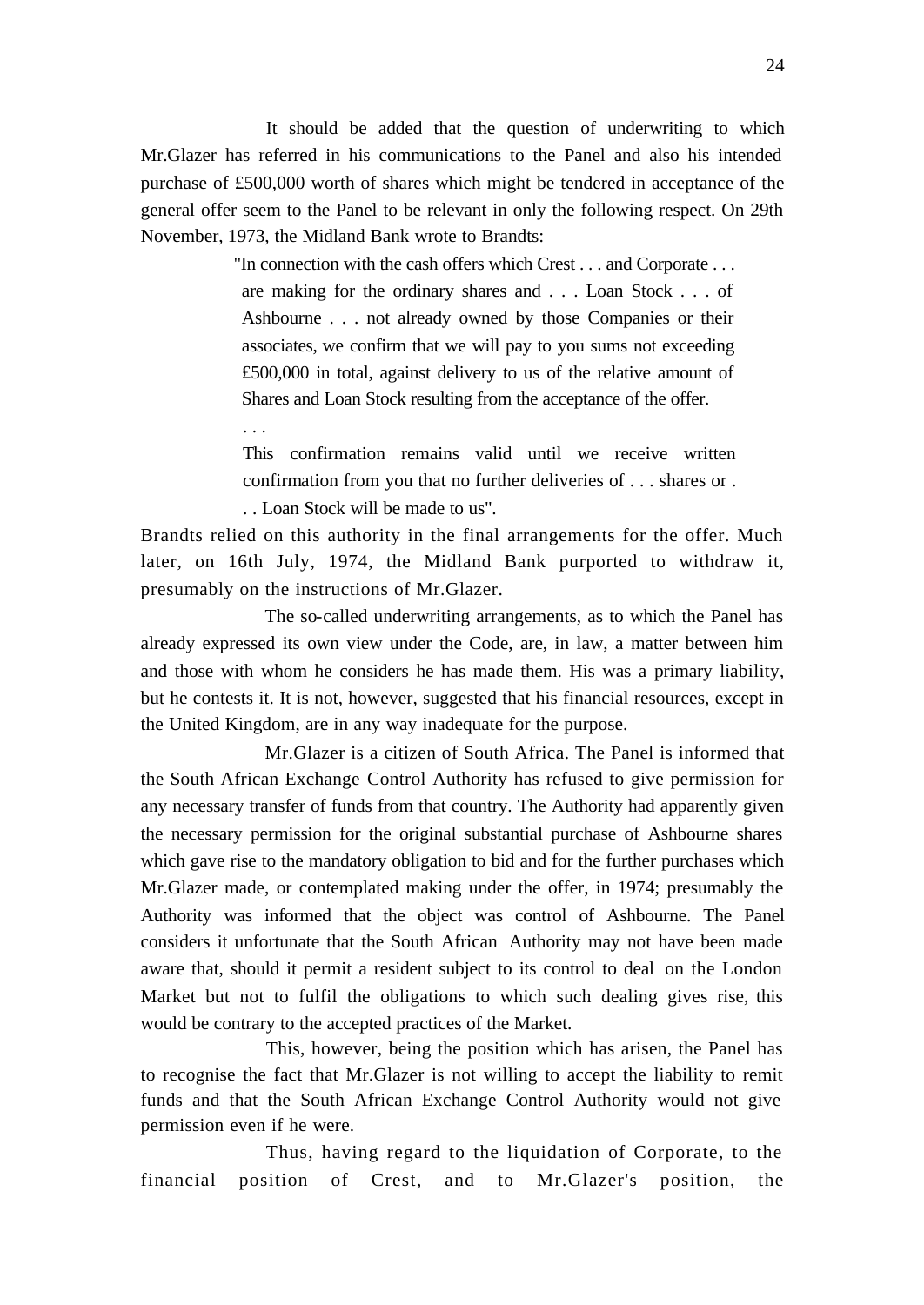Panel is forced reluctantly to conclude that there is now no prospect of the Consortium or any of its members fulfilling their obligation to make an offer.

In recognising this de facto situation, the Panel must take into account various factors in considering Mr.Glazer's current position. It has not been suggested that Mr.Glazer has acted with impropriety in relation to Ashbourne and the Panel accepts that he did not appreciate his potential obligations under Rule 35. It may be that some criticism may be levelled at his advisers in England on this score. In his written submissions to the Panel, he has stated that he always made it clear to Crest and Corporate that he would not enter into the transaction unless a reputable merchant bank undertook to provide the finance for the subsequent mandatory offer and that his own personal liability would be limited to the further £500,000 which he made available. Unfortunately for Mr.Glazer those acting for him in the United Kingdom did not secure that result. In all the circumstances of this very exceptional case, the Panel has decided that it would be appropriate to release Mr.Glazer from his obligation but that certain restrictions should apply to the shares retained by Mr.Glazer, being some 22% of the ordinary share capital, in order to clear up the unsatisfactory situation left as a consequence of the failure to bid. The Panel therefore directs that, without its prior agreement, neither Mr.Glazer nor any of his associates may buy any Ashbourne shares or Loan Stock, or sell or otherwise dispose of any Ashbourne shares or Loan Stock to any member of the Consortium or to any companies or persons who have any relationship or understanding with any of them. In addition, neither Mr.Glazer nor any of his associated interests may frustrate any bid for Ashbourne which is accepted in respect of the majority of those Ashbourne shares which should have received the bid originally announced on 6th December, 1973.

The Panel points out that, having regard to all the circumstances of this difficult case, anyone who comes to act jointly with Mr.Glazer in relation to Ashbourne may incur obligations or be subject to certain restrictions under the Code.

The rulings in this statement supercede those contained in the Panel's statement of 23rd July, 1974.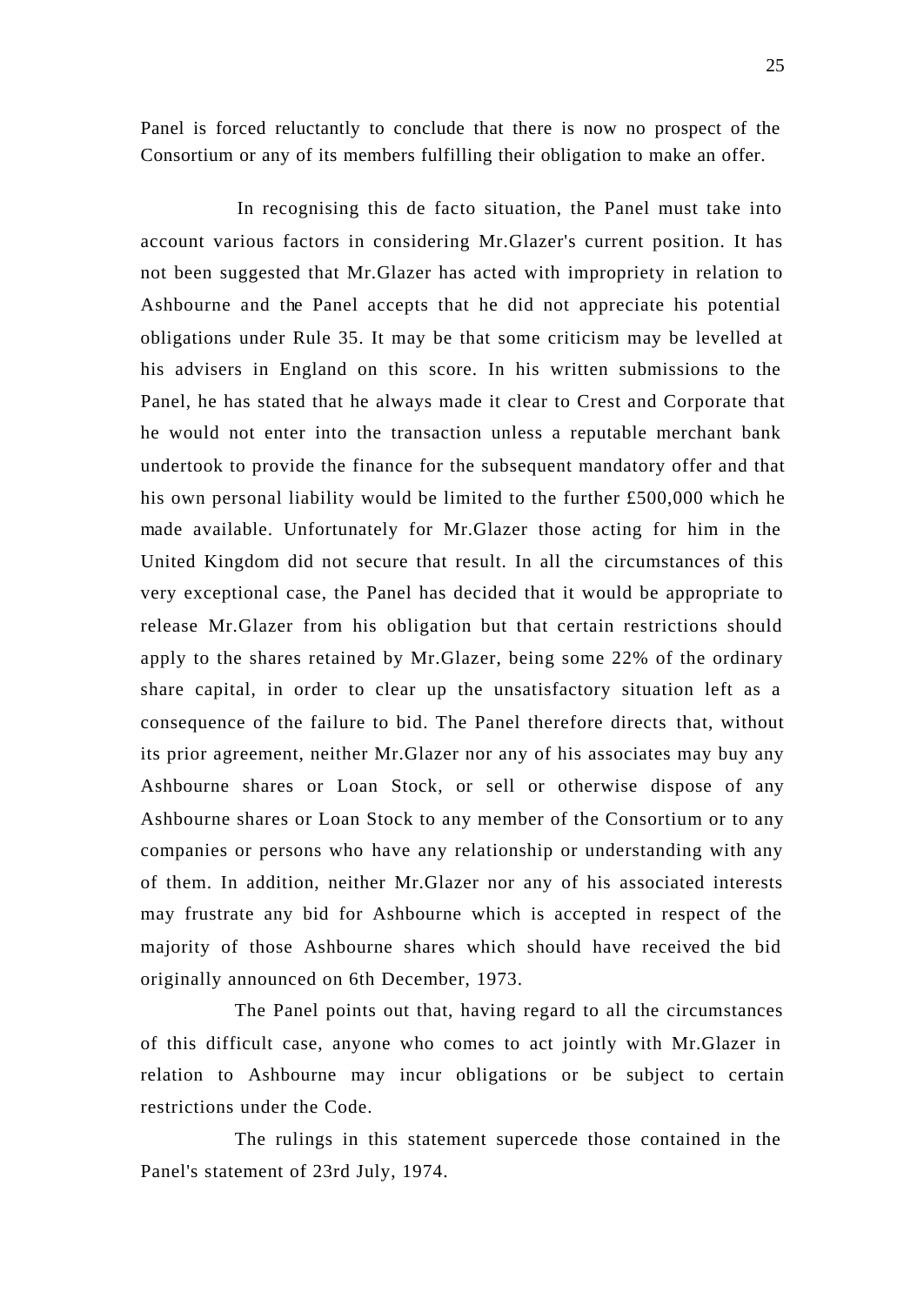

For Immediate Release

### **ASHBOURNE INVESTMENTS LIMITED**

Crest International Securities Limited, Corporate Guarantee Trust Limited and their associates ("the Consortium") announce that they have today acquired 1,748,122 Ordinary Shares of 25p each in Ashbourne Investments Limited from certain Directors of that Company and their associates at a price of 46p per share. These shares, when added to the 2,044,977 shares already held, result in the Consortium now holding 43.15% of the Ordinary Share Capital of Ashbourne.

Accordingly Wm.Brandt's Sons & Co. Ltd. on behalf of the Consortium will be making an unconditional cash offer under the terms of The City Code on Take-overs and Mergers for the balance of the Ordinary Share Capital at 46p per share. An offer of £70.77 in cash for each £100 nominal of 7% Convertible Unsecured Loan Stock 1984 of Ashbourne ("the Loan Stock") will also be made on behalf of the Consortium. This is equivalent to the entitlement of Stockholders on conversion of their Loan Stock into Ordinary Shares and acceptance of the Offer.

The Panel on Take-overs and Mergers has been consulted in connection with this transaction and has given its consent to the Offers.

The Board of Ashbourne was advised by Slater Walker Limited who consider the proposals fair and reasonable.

The Consortium intends that the listings for the Ordinary Shares and Loan Stock of Ashbourne on The Stock Exchange be maintained and accordingly will make arrangements for placing of sufficient shares received by the Consortium under acceptances of the Offers to maintain the listings.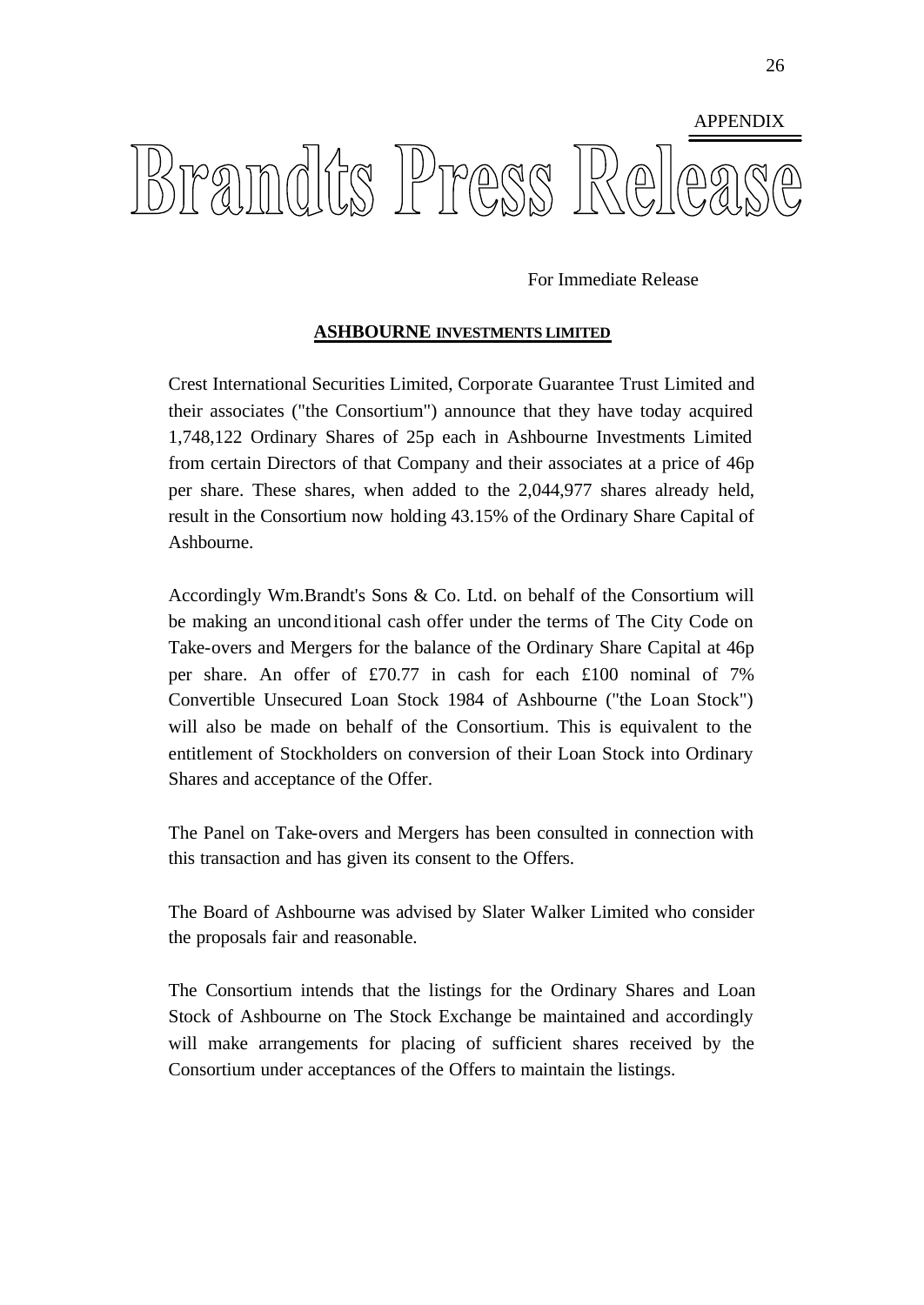Following the purchases by the Consortium, Mr. S.J. Prashker and Mr.J.R.Wright have resigned from the Board of Ashbourne. Mr.Prashker will continue to be available to the group on a consultation capacity.

Mr.Lionel Casper and Mr.Brian Simmons (Directors of Crest International) and Mr.Stephen Barry and Mr.Stephen Ross (Directors of Corporate Guarantee Trust) have been appointed to the Board of Ashbourne.

It is the intention of the Consortium to expand the business of Ashbourne particularly its banking interests and to merge into E.S. Schwab & Co. Ltd., (the banking subsidiary of Ashbourne) the banking companies associated with the Consortium namely Guarantee London Trust Company Limited and London Cavendish Securities Limited.

The Consortium has given assurances that the future of the businesses and that the rights of the employees of Ashbourne will be fully safeguarded. Details of the reconstructed Board's plans for the future of Ashbourne will be included in the Offer Document to be sent to shareholders by Brandts as soon as practicable.

- ends -

Issued by: Oliver Case (FPIS) 01-636 6431

Enquiries to: P.P. Ralph G.A. Clark Hutchison, Wm. Brandt's Sons & Co. Ltd. 0l-626 6599

> R.J.H. McMaster, Slater Walker Limited 01-236 4236

6th December 1973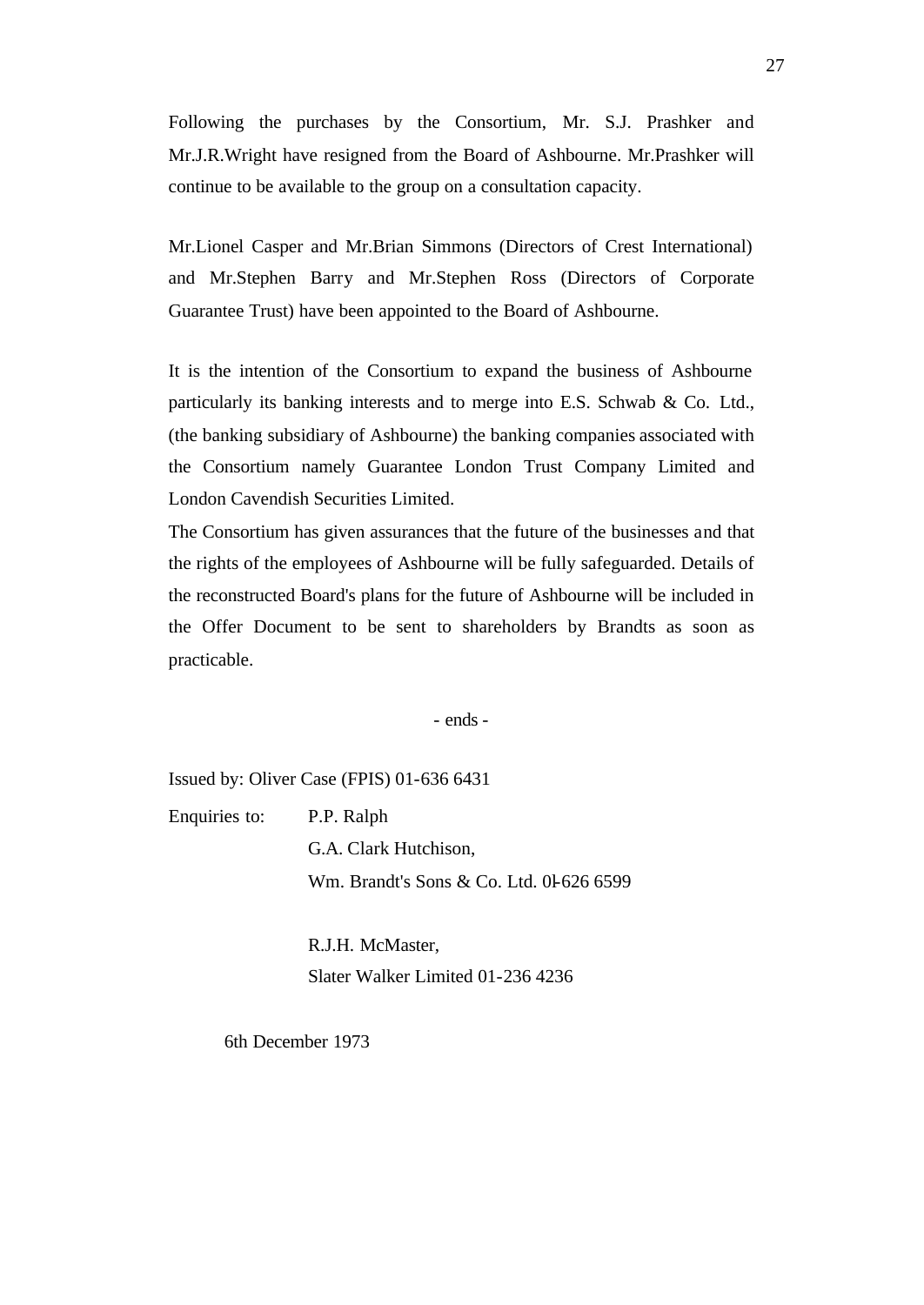#### **APPENDIX II**

# WM. BRANDT'S SONS & CO. LTD.

| <b>DIRECTORS:</b>                      |                                     | Registered Office:         |                               |
|----------------------------------------|-------------------------------------|----------------------------|-------------------------------|
| LORD ALDINGTON <illegible></illegible> |                                     | P.O. BOX NO. 93            |                               |
| J.M.L. ANDREWS <illegible></illegible> |                                     | <b>36 FENCHURCH STREET</b> |                               |
| M.R. BATES                             | A.B.C.                              | <b>LONDON</b>              |                               |
|                                        | HARR <illegible></illegible>        | EC3P3AS                    |                               |
| M.A. BRANDT                            | $V.$ $\langle$ illegible $\rangle$  |                            |                               |
| <b>J.M. BRANDT</b>                     | G.H. ONLEY                          |                            |                               |
| A.J. CAVENDISH                         | $D.J$ $\langle$ illegible $\rangle$ |                            |                               |
| W.R. CLARKE                            | $R.J$ $\langle$ illegible $\rangle$ | $\le$ illegible $>$        | $\le$ illegible $>$           |
| $\le$ illegible $>$                    | $\le$ illegible $>$                 | $\le$ illegible $>$        | $\langle$ illegible $\rangle$ |
| $\le$ illegible $>$                    | $\le$ illegible $>$                 | $\le$ illegible $>$        | $\le$ illegible $>$           |
| $\le$ illegible $>$                    | $\le$ illegible $>$                 | $\le$ illegible $>$        | $\le$ illegible $>$           |
| F.R. WELSH                             |                                     |                            |                               |

The Directors of Ashbourne 30 the November, 1973. Investments Limited, Ashbourne House, 49/51 Bow Lane, LONDON, EC4M 9DL

Dear Sirs,

We act on behalf of Crest International Securities Limited, Corporate Guarantee Trust Limited and their associates ("the Consortium"). The Consortium at present holds approximately 2,044,000 Ordinary shares of l0p each in Ashbourne Investments Limited ("Ashbourne").

We have been authorised by the Consortium to make offers on its behalf for all the ordinary share capital (other than those Ordinary shares referred to above) and all the outstanding 7 per cent Convertible Unsecured Loan Stock 1984 ("the Loan Stock") of Ashbourne.

The Ordinary shares and the Loan Stock are to be acquired free from all liens, charges and encumbrances and together with all rights including dividends and interest now attaching thereto on the following bases:-

> For each Ordinary share of 10p in Ashbourne: 46p in cash. For every £100 nominal of the Loan Stock: £ 70,77 in cash. These offers are conditional upon:-

(i) The consent of the Panel on Takeovers and Mergers being obtained to the offers required under Rule 33 of The City Code on Takeovers and Mergers being made at not more than 46p per Ordinary share and not more than £70.77 per £100 nominal of the Loan Stock.